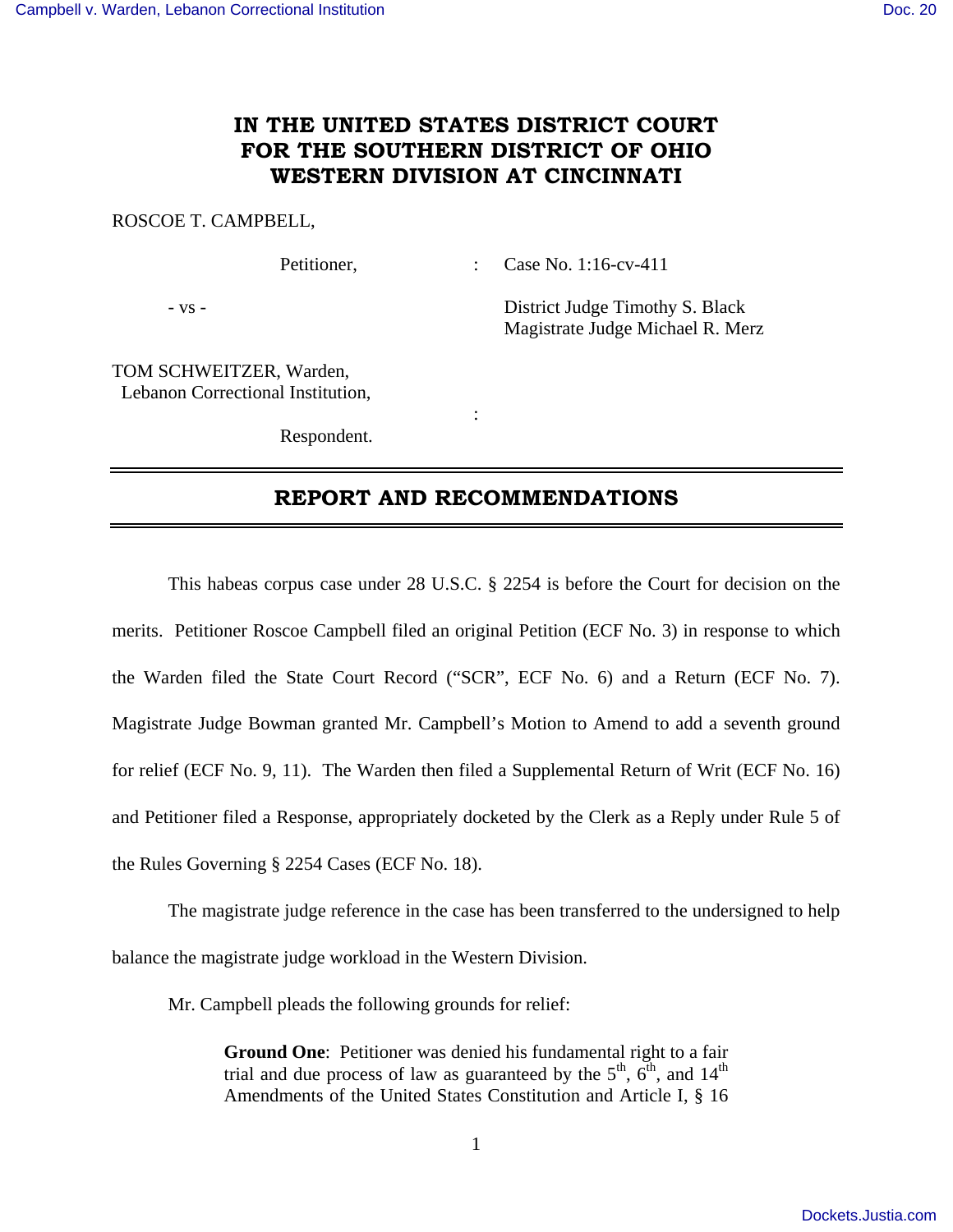of the Ohio Constitution when the Prosecution withheld exculpatory evidence both germane and favorable to petitioner's defense.

**Ground Two:** Trial Court abused its discretion when it denied petitioner his fundamental right to a fair trial and due process of law guaranteed by the  $5<sup>th</sup>$  and  $14<sup>th</sup>$  Amendments of the United States Constitution and Article I, § 16, of the Ohio Constitution when it determined there were no *Brady* materials in the sealed records and denied petitioner's motion for a new trial.

**Ground Three:** The trial court erred in resentencing petitioner to consecutive prison terms.

**Ground Four:** Petitioner was deprived of his right to effective assistance of counsel and an impartial jury as guaranteed by the  $6<sup>th</sup>$ Amendment of the United States Constitution, Article I, and Article III, § 2 of the Ohio Constitution.

**Ground Five:** Petitioner was deprived of his due process right guaranteed by the  $5<sup>th</sup>$ ,  $6<sup>th</sup>$ , and  $14<sup>th</sup>$  Amendments of the United States Constitution and Article I § 16 of the Ohio Constitution when the trial court abused its discretion.

**Ground Six:** Petitioner was deprived of a fair and impartial trial when prosecution engaged in prejudicial conduct that tainted and/or prejudiced his jury.

(Petition, ECF No. 3-1, PageID 42-43.)

**Ground Seven:** Petitioner was denied his fundamental right to due process when the trial court imposed a consecutive sentence grossly disproportionate to the offense.

(Motion to Amend, ECF No. 11-1, PageID 409.)

## **Procedural History**

The Adams County grand jury indicted Campbell on December 6, 2012, on one count of

rape of a child under ten and another count of first degree rape. Campbell sought production by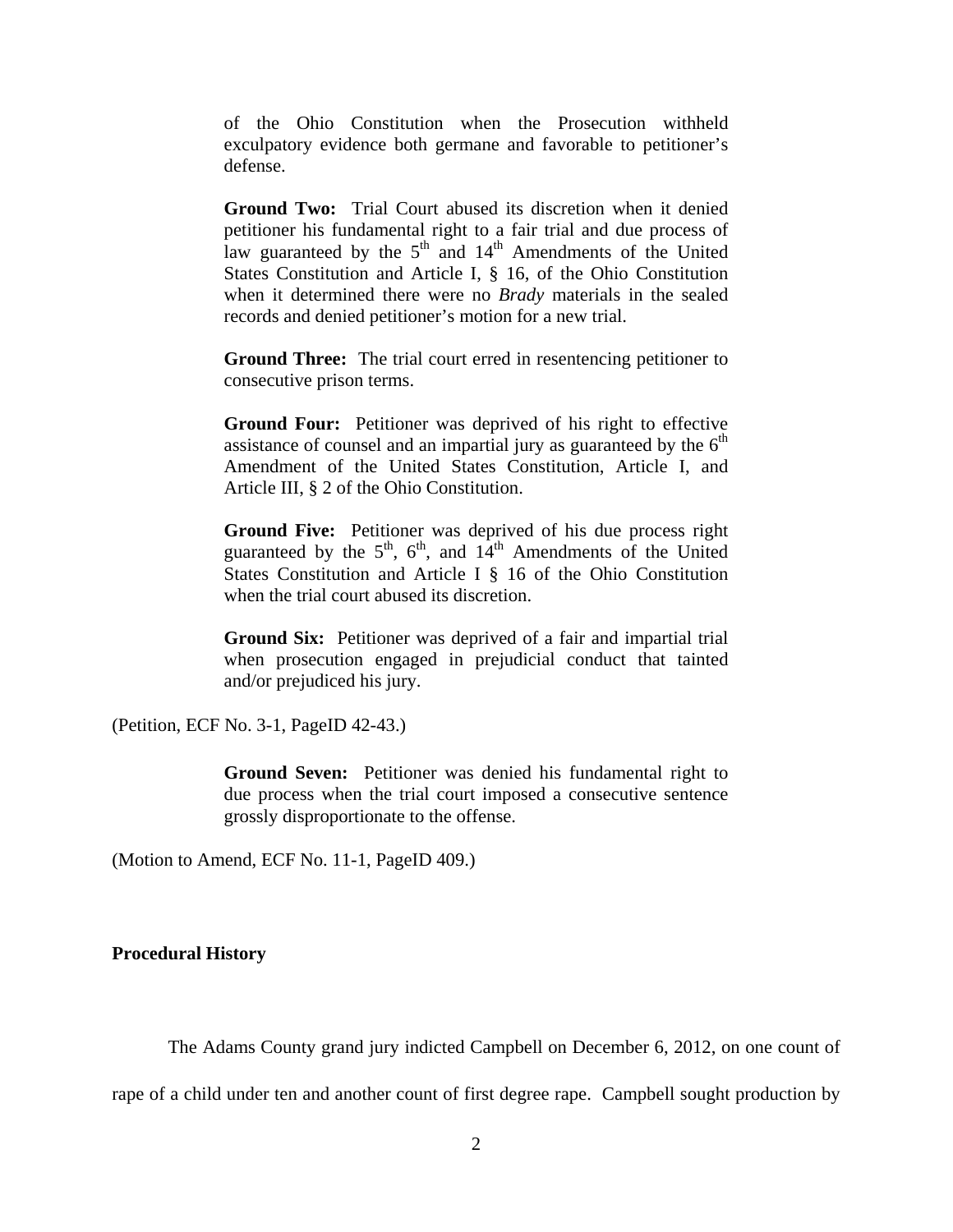subpoena duces tecum of Adams County Children Services documents pertaining to himself and his daughter, T.S. Upon in camera review, the trial judge concluded these records contained no *Brady* material and he sealed them. Campbell was convicted at trial on both counts and on the under-ten specification. He was sentenced to life imprisonment on the under-ten count, and to a consecutive eight year term on the other rape charge.

 Campbell appealed to the Fourth District Court of Appeals which denied his first two assignments of error, but held as to the third that the trial court had erred in imposing consecutive sentences without making the findings required by Ohio Revised Code § 2929.14(C)(4), and remanded for resentencing. *State v. Campbell*, 2014–Ohio-3860, 2014 Ohio App. LEXIS 3787 (Aug 26, 2014) ("*Campbell I*"); appellate jurisdiction declined, 142 Ohio St. 3d 1410 (2015).

 On remand the trial court reimposed the same sentence. This time the Fourth District affirmed. *State v. Campbell*, 2016-Ohio-415, 2016 Ohio App. LEXIS 359 (4<sup>th</sup> Dist. Feb. 3, 2016) ("*Campbell II*"), appellate jurisdiction declined, 146 Ohio St. 3d 1416 (2016).

 In an application for reopening his direct appeal under Ohio R. App. P. 26(B), Campbell made a claim of ineffective assistance of appellate counsel on December 15, 2014. The Fourth District declined to reopen and the Ohio Supreme Court also denied relief. Campbell then filed the instant habeas corpus petition.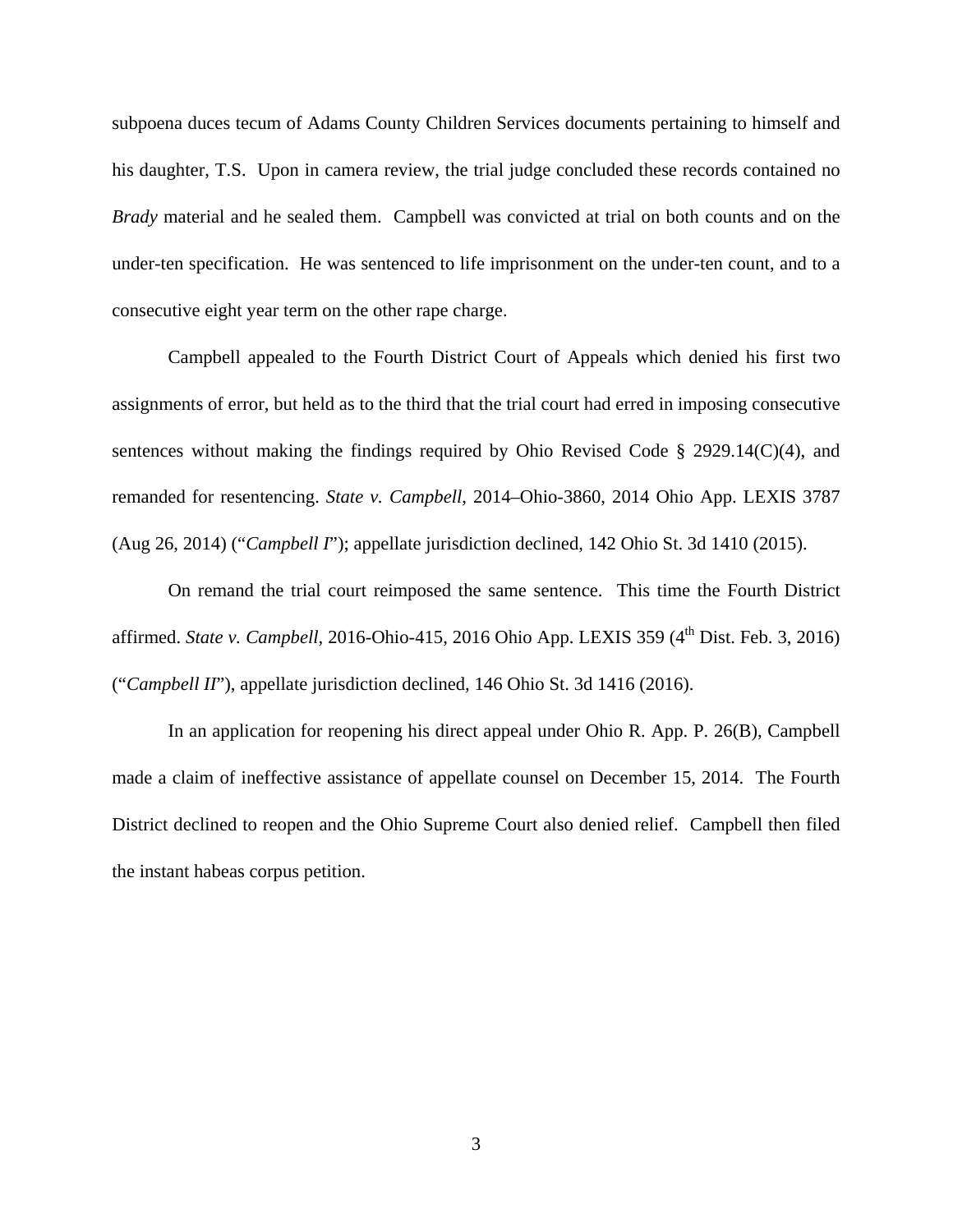# **Analysis**

## **Ground One: Prosecutorial Misconduct: Withholding Exculpatory Evidence**

**Ground Two: Trial Court Error in Denying** *Brady* **claim** 

 Mr. Campbell's first two grounds for relief depend on his claim under *Brady v. Maryland*, 373 U.S. 83 (1963), that the State violated his constitutional rights by withholding exculpatory information which, under *Brady*, should have been revealed. The Fourth District Court of Appeals decided these claims in ruling together on Campbell's first two assignments of error:

> **[\*P1]** A jury convicted Roscoe T. Campbell of two counts of rape of a minor child less than thirteen years of age and sentenced him accordingly. On appeal Campbell asserts he was denied his right to a fair trial and due process of law when the state failed to disclose exculpatory evidence pursuant to *Brady v. Maryland*, 373 U.S. 83, 83 S.Ct. 1194, 10 L.Ed.2d 215 (1963). He also asserts the court erred in failing to grant him a new trial on this basis.

> **[\*P2]** Campbell claims that the state violated *Brady* by failing to disclose that an Adams County Children Services investigation determined another of the victim's claims of sexual abuse by Campbell was "unsubstantiated." Campbell is correct that the state's *Brady* obligation extends to information held by state or local agencies involved in the investigation or prosecution at issue. But it does not impose a duty on the prosecutor's office to discover and disclose that unrelated allegations were not pursued. The materials and sealed records that Campbell contends contain *Brady* material address claims by the child that are different from the ones supporting this prosecution. Therefore, the state did not violate *Brady* by refusing to disclose these materials, nor did the court err in refusing to grant a new trial. We overrule Campbell's first and second assignments of error.

\* \* \*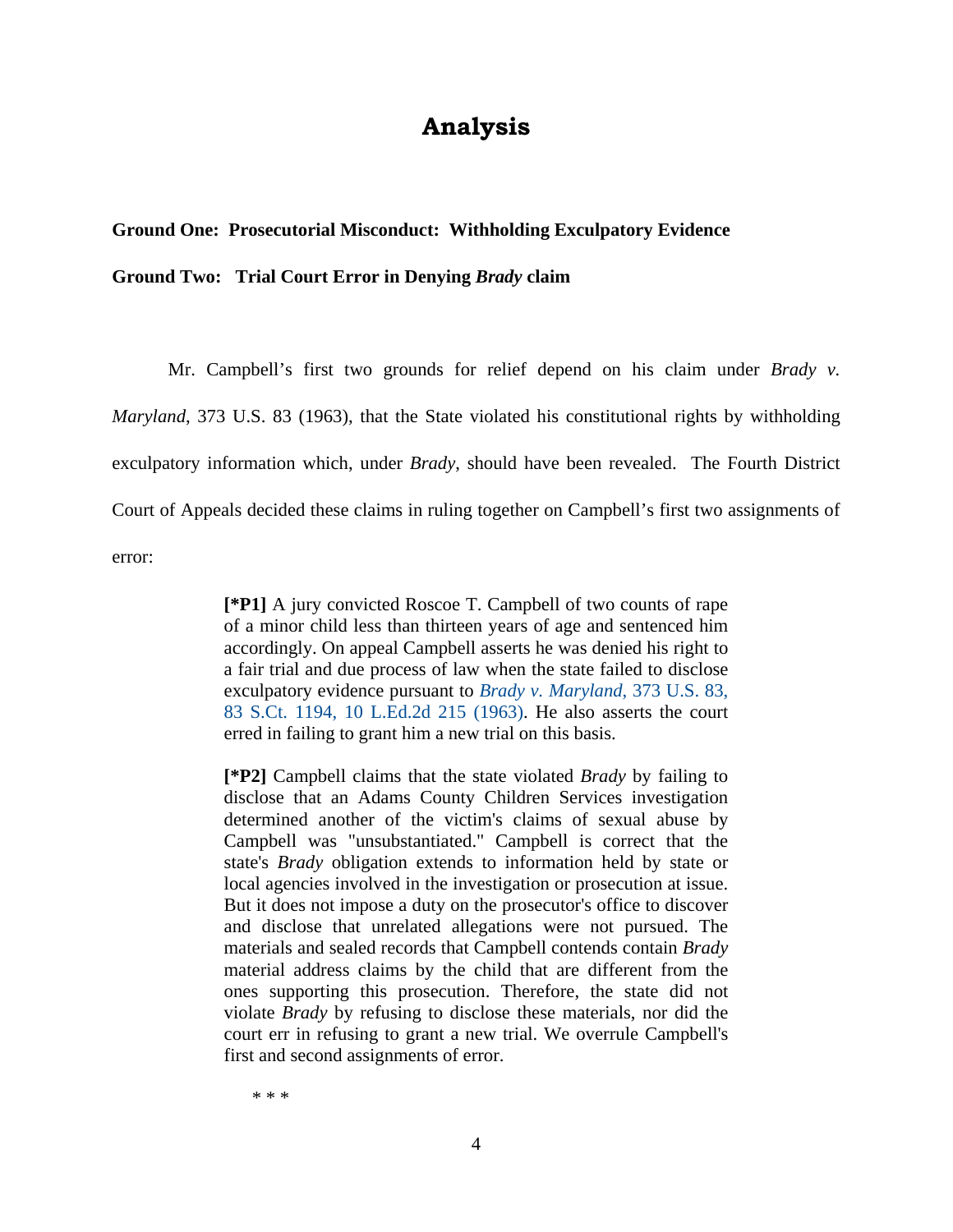## **A. Brady & Exculpatory Evidence**

**[\*P10]** In his first assignment of error, Campbell claims he was denied his right to a fair trial and due process of law when the state withheld favorable evidence from him. In his second assignment of error, Campbell contends that the trial court denied him his right to a fair trial and due process of law when it determined that there were no Brady materials in the sealed records and denied his motion for new trial. Because these assignments are interrelated and raise similar issues of law, we consider them jointly. See, e.g., *State v. Fox*, 2012-Ohio-4805, 985 N.E.2d 532, ¶ 28 (4th Dist.) ("Whether evidence is materially exculpatory is a question of law"); *State v. Ogle,* 4th Dist. Hocking Nos. 11CA29, 11CA32, 12CA2, 12CA11, 12CA12, and 12CA19, 2013-Ohio-3420, ¶ 61-63 (although the abuse-of-discretion standard of review is generally used in reviewing a trial court's ruling denying a motion for new trial, it is inapplicable when material, exculpatory evidence is withheld by the prosecution in a criminal proceeding).

**[\*P11]** "Due process requires that the prosecution provide defendants with any evidence that is favorable to them whenever that evidence is material either to their guilt or punishment." *State v. Brown*, 115 Ohio St.3d 55, 2007-Ohio-4837, 873 N.E.2d 858, ¶ 30, citing *Brady*, 373 U.S. 83, 87, 83 S.Ct. 1194, 10 L.Ed.2d 215; Fox at ¶ 25 ("A criminal defendant's due process right to a fair trial is violated when the prosecution withholds materially exculpatory evidence"). "Evidence is considered material when 'there is a reasonable probability that, had the evidence been disclosed to the defense, the result of the proceeding would have been different.'" *Brown* at ¶ 40, quoting *United States v. Bagley*, 473 U.S. 667, 682, 105 S.Ct. 3375, 87 L.Ed.2d 481 (1985).

**[\*P12]** The state claims that the prosecution had no duty under Brady to disclose the subpoenaed materials from the Adams County Children Services because it never possessed these confidential records. As Campbell counters, however, "[p]rosecutors have 'a duty to learn of any favorable evidence known to the others acting on the government's behalf in the case, including the police.'" (Emphasis sic.) *State v. Sanders*, 92 Ohio St.3d 245, 261, 2001 Ohio 189, 750 N.E.2d 90 (2001), quoting *Kyles v. Whitley*, 514 U.S. 419, 437, 115 S.Ct. 1555, 131 L.Ed.2d 490 (1995). Consequently, "[t]he Brady obligation thus extends to information held by state or local agencies involved in the investigation or prosecution at issue." *Id*., citing *United States v.*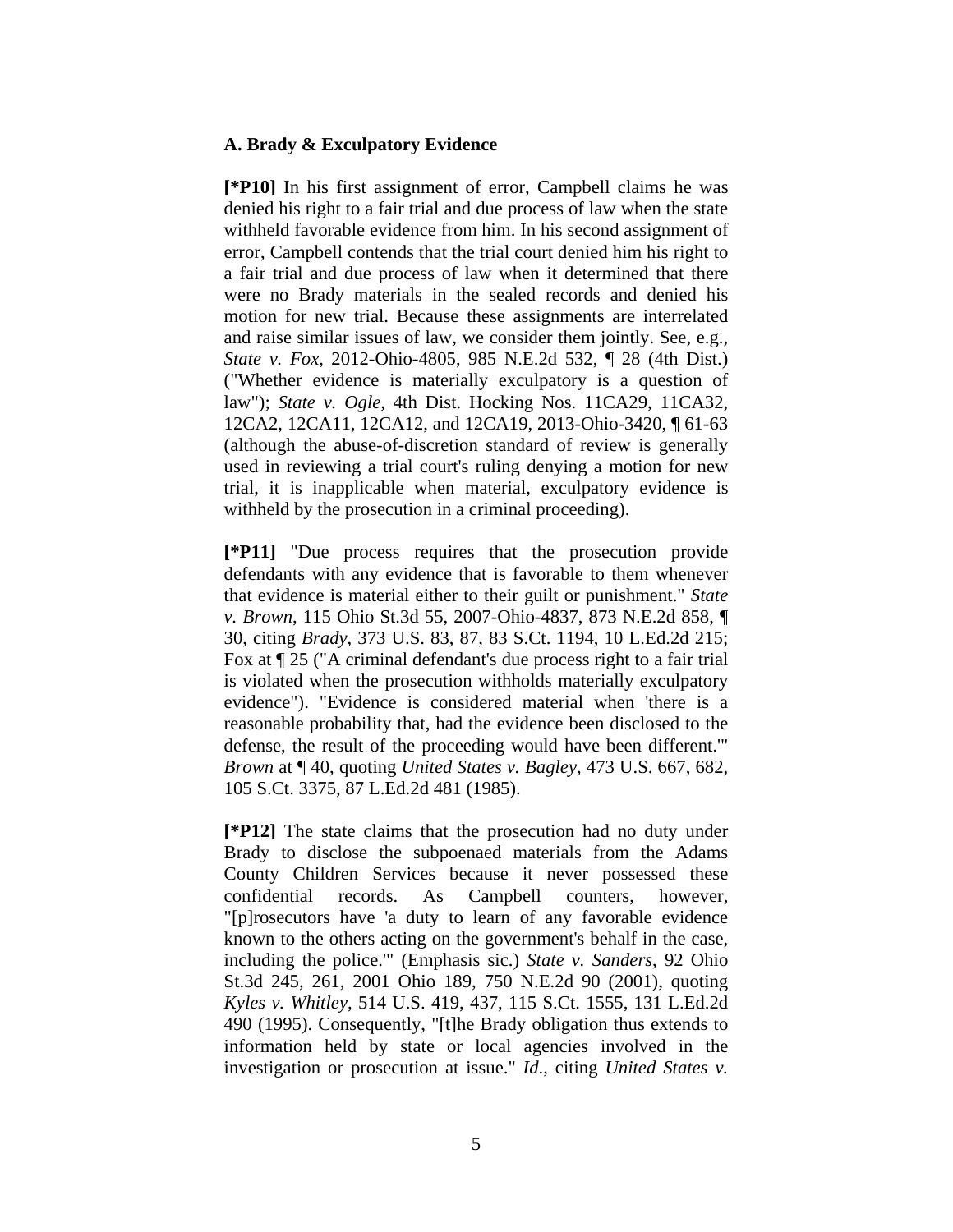*Morris*, 80 F.3d 1151, 1169 (7th Cir.1996); *State v. Cunningham,* 10th Dist. Franklin No. 06AP-145, 2006-Ohio-6373, ¶ 8.

 $[$ **\*P13**] Nevertheless, "Brady and its prodigy  $[\text{sic}]^1$  do not 'impos[e] a duty on the prosecutor's office to learn of information possessed by other government agencies that have no involvement in the investigation or prosecution at issue.'" *Goff v. Bagley*, 601 F.3d 445, 476 (6th Cir.2010), quoting *Morris* at 1169. Consequently, investigations by other agencies on other potential offenses are not subject to disclosure in an unrelated criminal investigation and prosecution of a case. See *Goff* (petitioner "has pointed to no federal authority requiring a state prosecutor to inquire into the federal prosecution of a witness that is unrelated to the state case and that does not involve any persons acting on behalf of the state prosecutor"); *State v. Lacey*, 7th Dist. Mahoning No. 11 MA 68, 2012-Ohio-1697, ¶ 29 (no Brady violation in failing to disclose an incident report from a township bordering the county in which the criminal investigation and prosecution occurred); *State v. Hessler*, 10th Dist. Franklin No. 01AP-1011, 2002-Ohio-3321, ¶ 62 ("the state's failure to contact the involved mental health agencies and the National Guard in order to obtain exculpatory evidence did not violate Brady because the agencies in possession of the challenged evidence are independent agencies who were not acting on the government's behalf in the investigation or prosecution of defendant's case"); *Cloud v. United States*, N.D.Ohio Nos. 1:03CR486 and 1:07CV3704, 2012 U.S. Dist. LEXIS 52117, 2012 WL 1252957, \*2 (Apr. 13, 2012) (memorandum prepared by FBI special agent does not constitute *Brady* material because it was not possessed by the prosecution or other government agencies involved in the investigation or prosecution at issue).

**[\*P14]** At oral argument Campbell's counsel contended that the sealed Adams County Children Services records contain evidence of the same incidents for which he was convicted and sentenced in this case. However, a review of the sealed subpoenaed records from the Adams County Children Services indicates that they are not related to the investigation of the rape incidents, which occurred between February 2004 — August 2005 and November 2009-May 2009, that form the basis of this prosecution.

**[\*P15]** Instead, these sealed records primarily relate to a separate incident involving the child, her father, Campbell, and her stepfather, Beau Campbell, that allegedly occurred at her father's house after the rapes at her mother's house at issue in this case. Campbell's reliance on the agency's April 2010 dispositional letter,

<u>.</u>

<sup>&</sup>lt;sup>1</sup> "Progeny" is clearly intended, but "prodigy" appears in the published Sixth Circuit decision.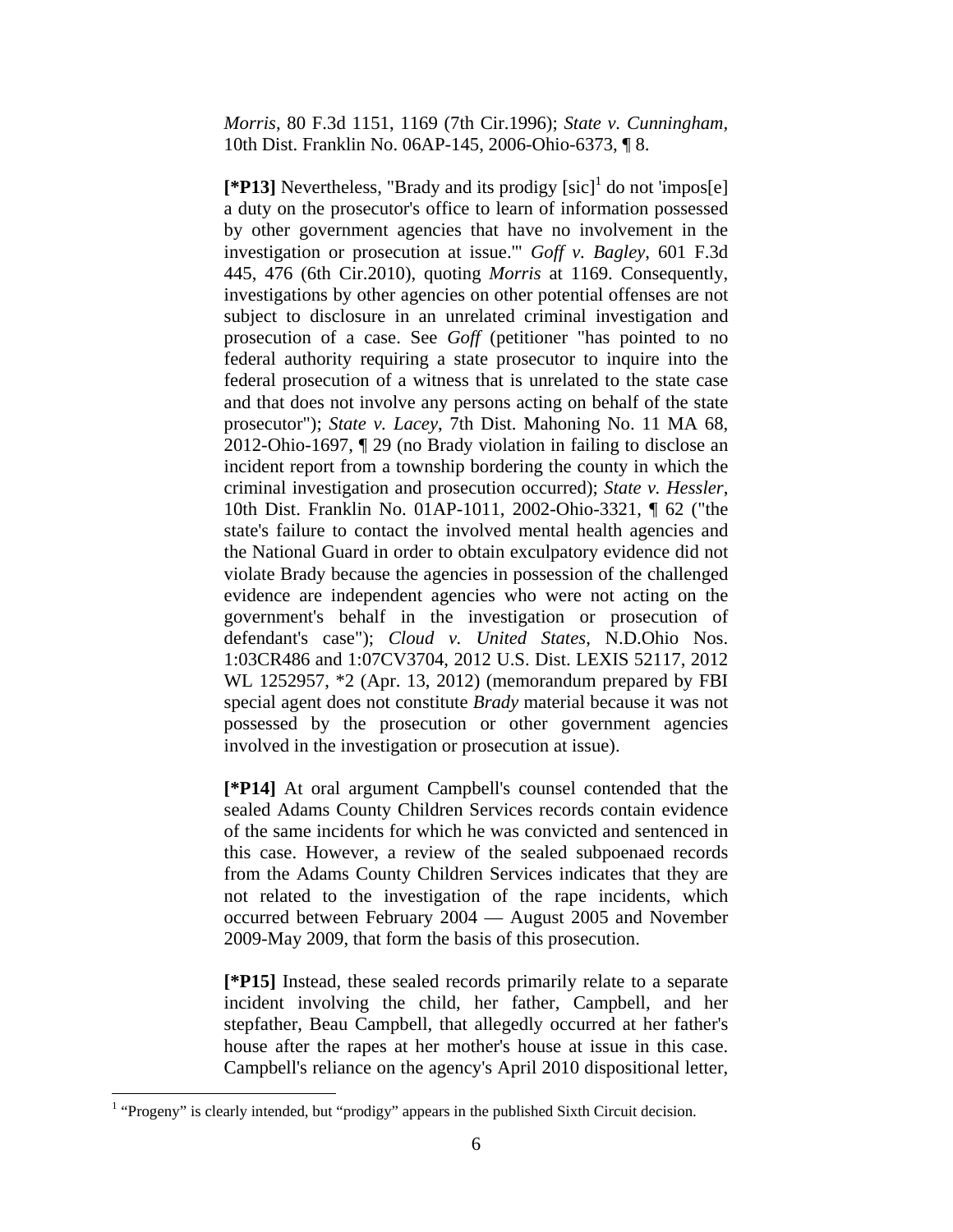which he attached to his motion for new trial, is misplaced. That letter relates to the investigation of a sexual abuse incident involving Campbell and Beau Campbell that allegedly occurred in the fall of 2009 at Campbell's home, i.e. after the incidents for which he was indicted and tried.

**[\*P16]** The sealed records also contain summary pages concerning other allegations made by the child against other individuals, but not specifically against appellant, who appears to be designated by his full name of Roscoe Timothy Campbell by the agency for the allegation concerning him and Beau Campbell. Even assuming that the agency's summary lists appellant by the shorter name of "Tim Campbell," it lists only neglect allegations against that person, not sexual abuse allegations. In addition the summary in the sealed records indicates other allegations of sexual abuse involving the child, with the agency's disposition that most of them were "substantiated" or that the sexual abuse was "indicated"; but there is one against another individual that was "unsubstantiated." Thus, we do not determine the potential relevance of a series of multiple prior false allegations of sexual misconduct because the sealed records do not contain such information. However, that situation could raise more complex issues concerning the state's obligations under *Brady* and the applicable provisions of the rape-shield law. Because Campbell does not specifically request an expansion of *Kyles*, 514 U.S. 419, 437, 115 S.Ct. 1555, 131 L.Ed.2d 490, and *Sanders*, 92 Ohio St.3d 245, 261, 2001 Ohio 189, 750 N.E.2d 90, to require the disclosure of information held by state or local agencies that are not related to the investigation and prosecution of the crimes that are the subject of the specific case, we do not address that issue either.

**[\*P17]** Because the records at issue are unrelated to the state's investigation or prosecution of the rape charges at issue in this case, the trial court correctly ruled that Campbell was not entitled to these confidential records pursuant to *Brady*; and the trial court also properly denied his motion for new trial based on this claim.

**[\*P18]** Finally, even if we assume the state's nondisclosure of the alleged *Brady* evidence was improper, we conclude that this constitutional error was harmless beyond a reasonable doubt. 'A constitutional error can be held harmless if we determine that it was harmless beyond a reasonable doubt."' *State v. Maxwell*, 139 Ohio St.3d 12, 2014-Ohio-1019, 9 N.E.3d 930, ¶ 123, quoting *State v. Conway*, 108 Ohio St.3d 214, 2006-Ohio-791, 842 N.E.2d 996, ¶ 78.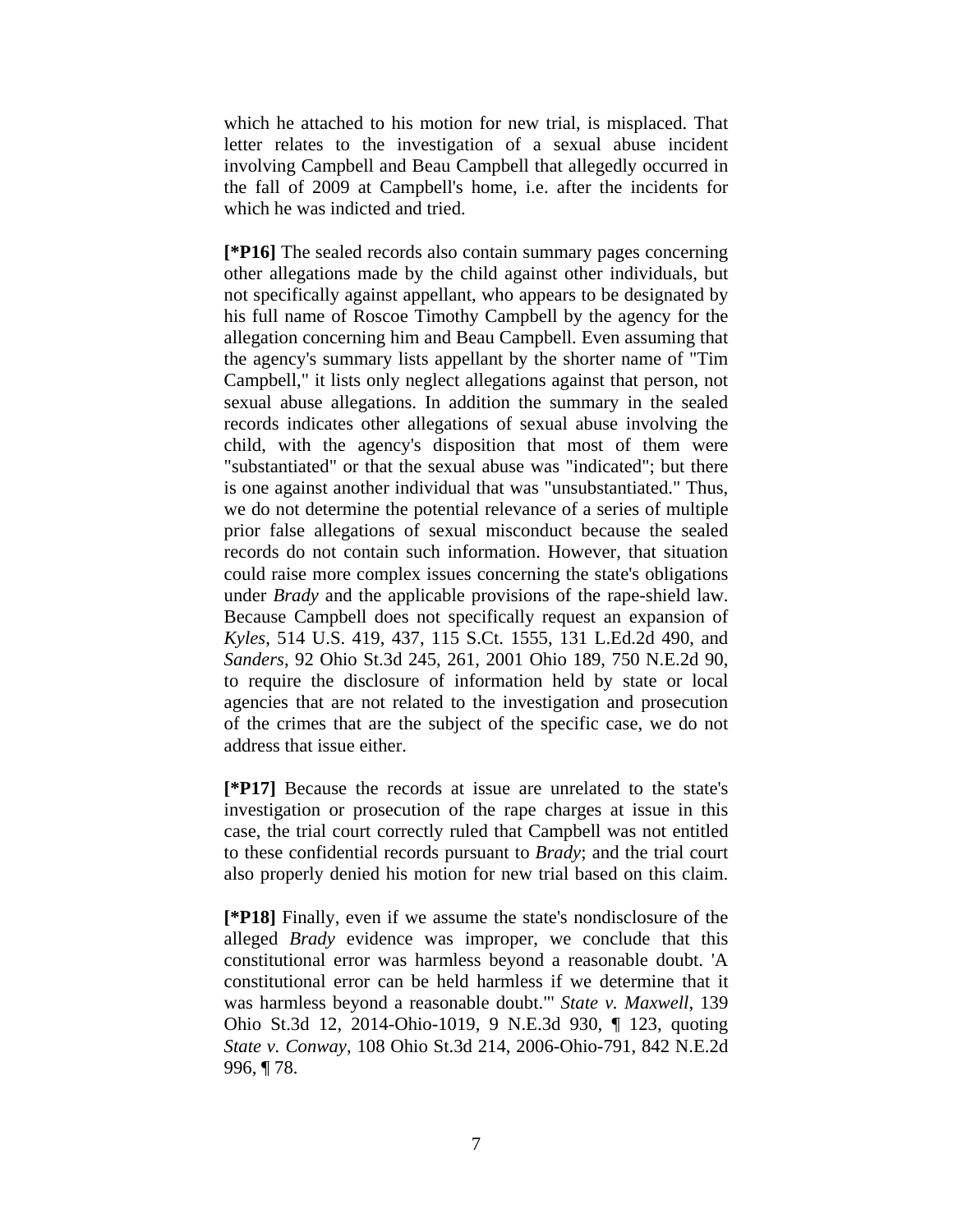**[\*P19]** Ordinarily, in cases in which the appellant complains about the erroneous admission of evidence, the dispositive issue is whether there is a reasonable possibility that the evidence complained of might have contributed to the conviction. See *State v. Ricks,* 136 Ohio St.3d 356, 2013-Ohio-3712, 995 N.E.2d 1181, ¶ 46. Here, however, appellant complains that he was not given access to exculpatory evidence. For these contentions, a "reviewing court may overlook an error where the admissible evidence comprises 'overwhelming' proof of a defendant's guilt." See *State v. Saunders*, 4th Dist. Ross No. 1896, 1993 Ohio App. LEXIS 5956, 1993 WL 524968, \*10 (Dec. 1, 1993) (any error caused by the non-disclosure of witness's testimony pursuant to *Brady* was harmless error); see also *State v. Hood*, 135 Ohio St.3d 137, 2012-Ohio-6208, 984 N.E.2d 1057, ¶ 43, quoting *State v. Williams*, 6 Ohio St.3d 281, 6 Ohio B. 345, 452 N.E.2d 1323 (1983), paragraph six of the syllabus ("'Where constitutional error \*\*\* is extant, such error is harmless beyond a reasonable doubt if the remaining evidence, standing alone, constitutes overwhelming proof of [the] defendant's guilt'"); see generally Katz, Martin, Giannelli, and Crocker, Baldwin's Ohio Practice Criminal Law, Section 80:18 (2013).

**[\*P20]** Here the evidence included the testimony of the certified polygraphist who concluded that Campbell lied when he stated that he had never put his penis in his daughter's vagina or mouth [footnote omitted], and Campbell's daughter's compelling recitation of the facts of the crimes. Given this evidence as well as the fact that the withheld evidence was, at best, only minimally helpful to Campbell's defense, we conclude that the remaining admissible evidence constituted overwhelming evidence of his guilt. Therefore, any error concerning the sealed evidence is harmless beyond a reasonable doubt.

**[\*P21]** Campbell's claims are meritless, and we overrule his first and second assignments of error.

## *Campbell I, supra*.

 The Warden concedes these two Grounds for Relief are preserved for merit consideration by this Court (Return, ECF No. 7, PageID 379-85). However, the Warden also notes that the Fourth District decided Campbell's *Brady* claim and its decision must be reviewed under the deferential AEDPA standard. When a state court decides on the merits a federal constitutional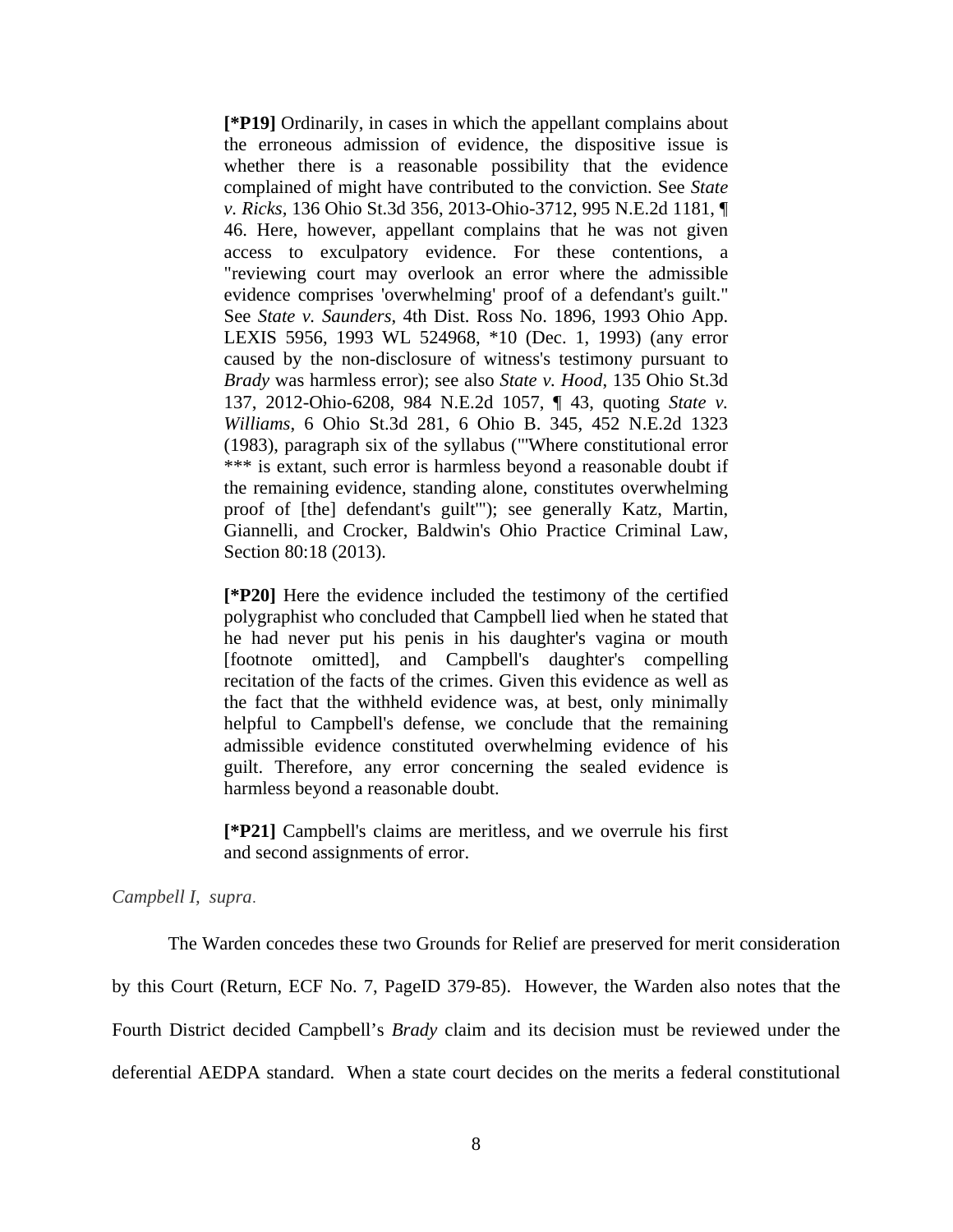claim later presented to a federal habeas court, the federal court must defer to the state court decision unless that decision is contrary to or an objectively unreasonable application of clearly established precedent of the United States Supreme Court. 28 U.S.C. § 2254(d)(1); *Harrington v. Richter*, 562 U.S. 86, 131 S. Ct. 770, 785 (2011); *Brown v. Payton*, 544 U.S. 133, 140 (2005); *Bell v. Cone*, 535 U.S. 685, 693-94 (2002); *Williams (Terry) v. Taylor*, 529 U.S. 362, 379 (2000).

 The documentation that Petitioner claims was suppressed is the content of a file possessed by the Adams County Children Services agency. When Petitioner's counsel subpoenaed those documents, the State moved to quash the subpoena on the grounds that those records are confidential as a matter of state law (Motion to Quash, SCR, ECF No. 6, PageID 58). The trial judge declined to quash the subpoena on the basis of the confidentiality statutes, but only after an in camera inspection and determination that there was no *Brady* material included because Children Services had not participated in investigating the alleged child abuse for which Petitioner was on trial. The Fourth District affirmed on that basis, having itself examined the sealed records and confirming the trial court's analysis.

 The question of whether particular documentation in the Children Services file relates to the incidents for which a defendant is on trial is essentially a question of historical fact – comparing times, dates, places, and the contents of allegations in such a file with the times, dates, places, and allegations made in the indictment or bills of particulars. Here the Fourth District found the indictment alleged one offense occurred between February 1, 2004, and August 15, 2005, and the other offense occurred between November 15, 2007, and May 1, 2009. *Campbell I*, *supra*, ¶ 4. The trial court and the Fourth District found the allegations in the Children Services records that were not pursued related to an incident in 2010. *Id.* at ¶ 6.

A state court determination on such a question of historical fact – what the documents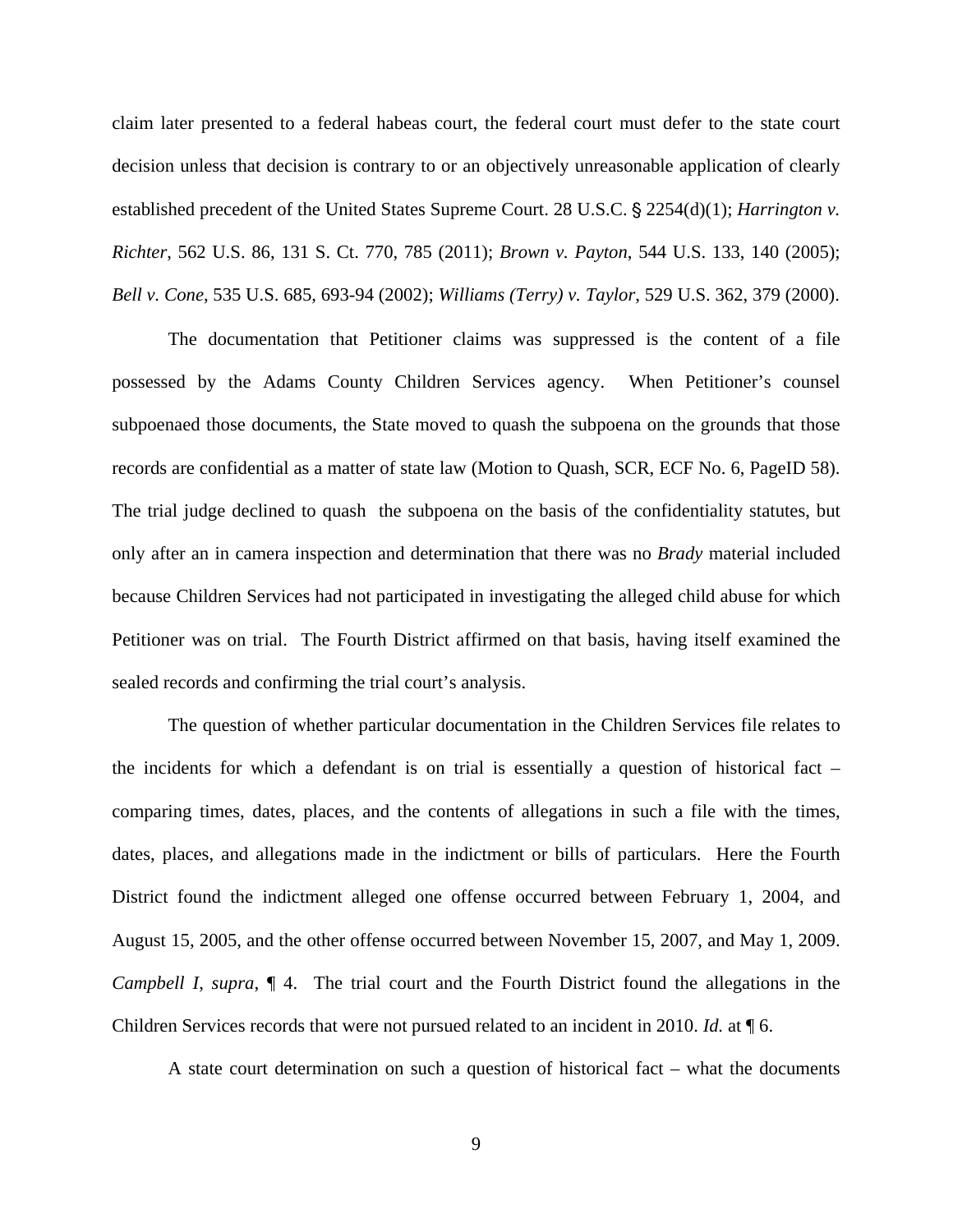show -- is "presumed to be correct. The [habeas] applicant shall have the burden of rebutting the presumption of correctness by clear and convincing evidence." 28 U.S.C. § 2254(e)(1). Petitioner has offered no evidence to the contrary, much less clear and convincing evidence.

The Fourth District decided a second issue with respect to the *Brady* claims. It found that, assuming *arguendo* that the Children Services file did contain *Brady* material, its nondisclosure was harmless. *Campbell I*, *supra*, ¶¶ 18-20. In doing so, it applied the Ohio harmless error standard of harmless beyond a reasonable doubt. *Id.* at 19. That standard favors the defendant more than the applicable federal constitutional standard. Constitutional error in a habeas case is not required to be harmless beyond a reasonable doubt as is required on direct appeal by *Chapman v. California*, 386 U.S. 18 (1967). Rather, error is harmless if the habeas court is satisfied it did not have a substantial and injurious effect or influence in determining the verdict. *Brecht v. Abrahamson*, 507 U.S. 619 (1993), adopting standard from *Kotteakos v. United States*, 328 U.S. 750 (1946). A federal court may grant habeas relief only if a constitutional violation had a substantial and injurious effect or influence in determining the jury's verdict. *Williams v. Bauman*, 759 F.3d 630, 637 (6<sup>th</sup> Cir.), *cert. denied*, 135 S. Ct. 876 (2014). This standard calls for reversal when the reviewing court lacks a "fair assurance" that the outcome of a trial was not affected by evidentiary error. *Beck v. Haik*,  $377$  F.3d  $624$  ( $6<sup>th</sup>$  Cir. 2004).

For the same reasons given by the Fourth District, this Court concludes any possible *Brady* error regarding the Children services file was harmless. The material referred to could only possibly be useful to the defense if it reported statements by the victim which contradicted testimony given at trial, i.e., for impeachment. With Campbell's consent,<sup>2</sup> he was subjected to a polygraph examination which showed he had lied about sexual conduct with his daughter. Moreover, the victim gave a "compelling recitation of the facts of the crimes." *Campbell I*,

<u>.</u>

 $2$  Polygraph results are only admissible in Ohio if the defendant has consented to the test in advance.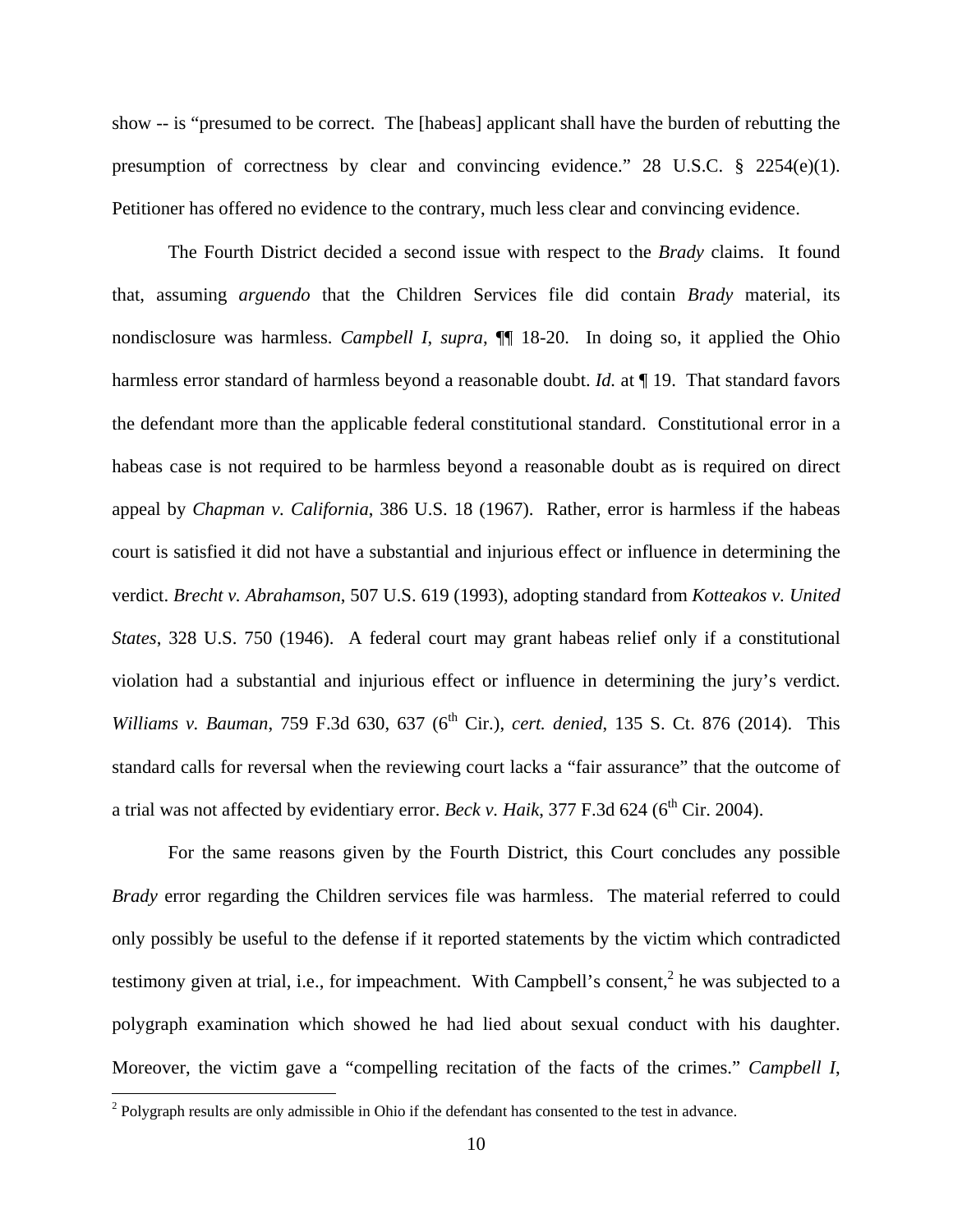*supra*, ¶ 20.

Campbell's First and Second Grounds for Relief are without merit.

## **Ground Three: Error in Resentencing**

 As noted above, the Fourth District sustained Campbell's third assignment of error on his first appeal and remanded for resentencing. *Campbell*, *supra*, ¶¶ 22-26. The State had conceded that the trial court did not make the findings required by Ohio Revised Code § 2929.14(C)(4) and the Fourth District remanded for compliance. As noted above, the trial court reimposed the same sentence and the Fourth District affirmed on the second appeal. *Campbell II*, *supra*, and the Ohio Supreme Court declined jurisdiction.

 To the extent that Mr. Campbell's claim in his Third Ground is that the trial court still did not comply with Ohio Revised Code § 2929.14(C)(4), that claim is not cognizable in federal habeas corpus. The question of whether the sentencing judge complied with the Ohio statute is a question purely of Ohio law on which this Court is bound by the Ohio courts' interpretation. State law issues are not subject to habeas review, see *Estelle v. McGuire*, 502 U.S. 62, 67-68 (1991).

 Campbell made no federal constitutional claim on this issue on his second direct appeal. Instead, the Fourth District considered that it was only presented with an Ohio statutory interpretation claim:

> **[\*P2]** Campbell once again asserts that the trial court erred in resentencing him to consecutive prison terms. He claims that the trial court did not provide adequate justification for the consecutive terms. The trial court had no obligation to state reasons to support its findings. Because the trial court made the findings required by R.C. 2929.14(C)(4) at the resentencing hearing and incorporated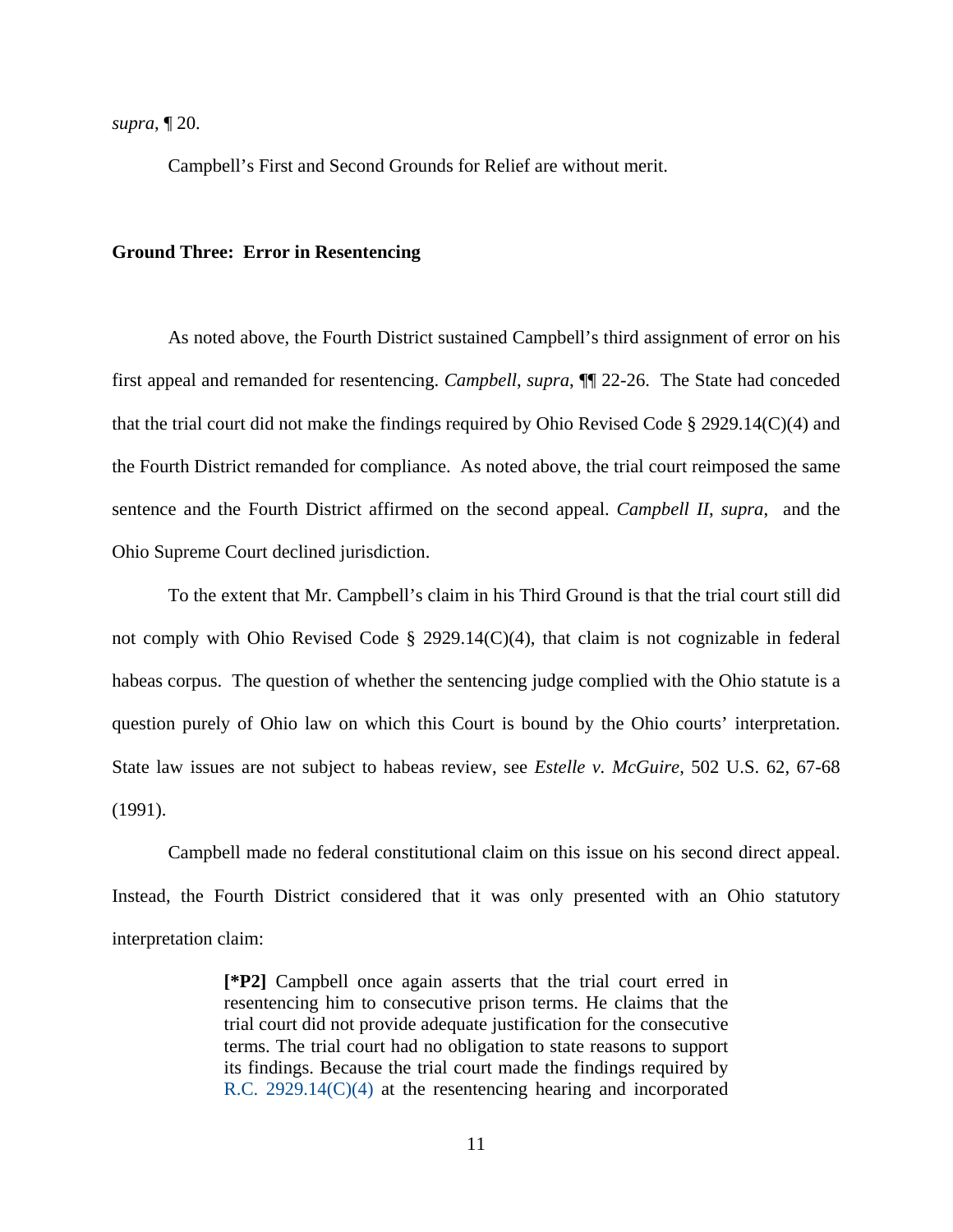those findings in its new sentencing entry, we reject Campbell's assertion and affirm the judgment of the trial court.

## *Campbell II, supra*.

 In his Traverse, Mr. Campbell argues the trial court violated "his due process rights when it failed to articulate an analysis or finding for a sentence otherwise disproportionate . . ." However, Campbell cites to no clearly established United States Supreme Court precedent that would require a court to give its reasons for imposing a sentence clearly within the statutory range set by Ohio law. On appeal to the Ohio Supreme Court, he argued this claim purely in terms of what Ohio law requires and what the Ohio General Assembly had intended by adopting revisions to the sentencing statutes (Memorandum in Support of Jurisdiction, Record, ECF No. 6, PageID 223-25).

The claim made in Ground Three is not cognizable in federal habeas corpus.

## **Ground Four: Ineffective Assistance of Trial Counsel**

Mr. Campbell claims his attorney provided ineffective assistance of trial counsel by his failure "1) [to] use peremptory challenge to dismiss prejudicial juror due to extraneous influences, 2) to adequately investigate and prepare trial strategy, 3) failed to acquire expert rebuttal testimony or expert second opinion, 4) counsel sought prejudicial trial strategy, and 5) failed to correctly tender plea agreement." (Reply, ECF No. 18, PageID 449.)

 The Warden contends this Ground for Relief is procedurally defaulted because none of these sub-claims were presented on direct appeal to the Fourth District (Return, ECF No. 7, PageID 389). Mr. Campbell counters that he presented them in his Application for Reopening the direct appeal. That is accurate. In his 26(B) Application, Mr. Campbell asserted he received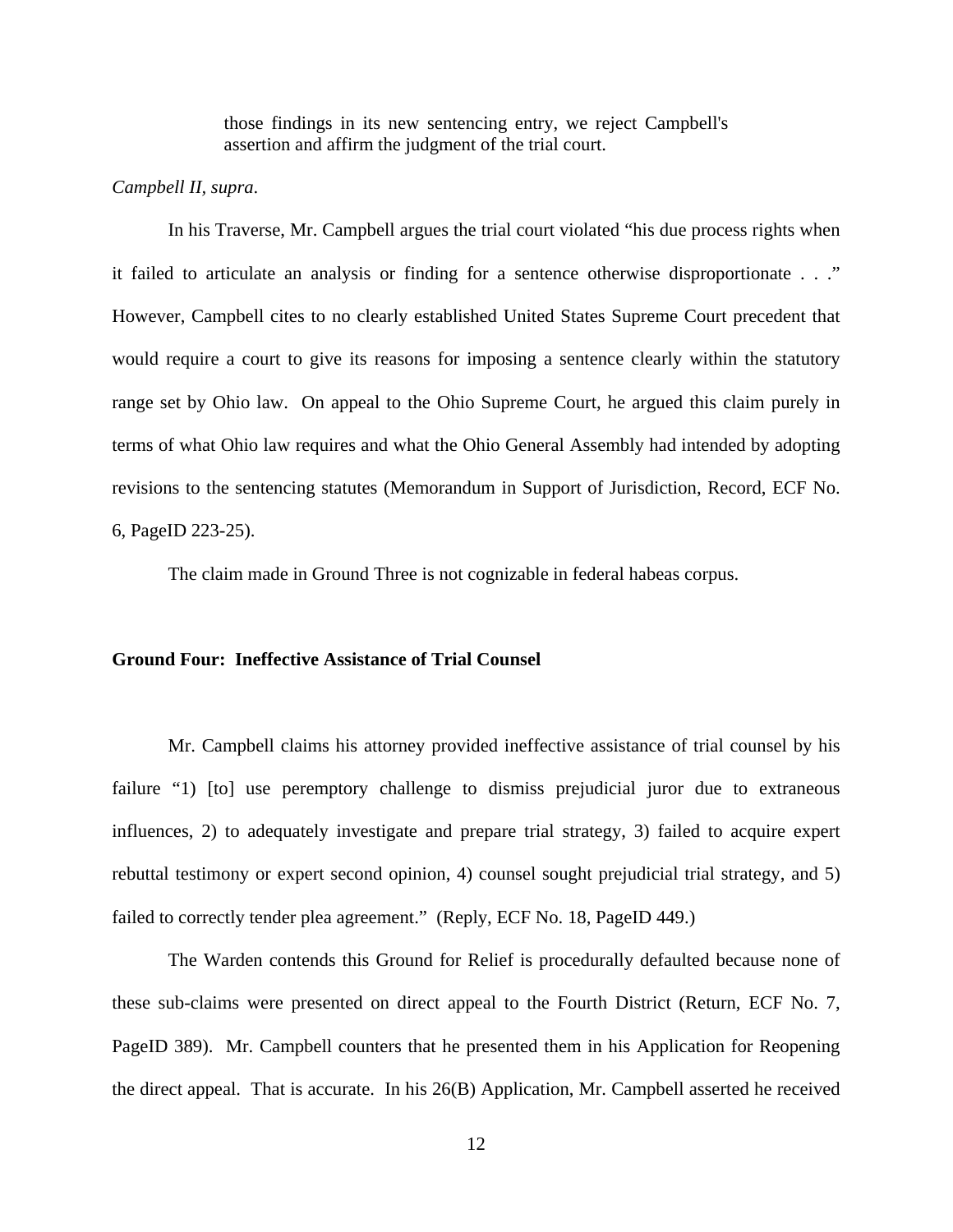ineffective assistance of appellate counsel when his appellate attorney did not present as assignments of error the following:

## **Assignment of Error One**

Appellant was deprived of his right to effective assistance of counsel and an impartial jury as guaranteed by the  $6<sup>th</sup>$  Amendment of the United States Constitution, Article I § 10, and Article III § 2 of the Ohio Constitution.

## **Assignment of Error Two**

Appellant was deprived his due process right guaranteed him by the  $5<sup>th</sup>$ ,  $6<sup>th</sup>$ , and  $14<sup>th</sup>$  Amendments of the United States Constitution and Article I § 16 of the Ohio Constitution when trial court abused its discretion.

## **Assignment of Error Three**

Appellant was deprived of a fair and impartial trial when prosecution engaged in prejudicial conduct that tainted and/or prejudiced his jury.

(SCR, ECF No. 6, PageID 250.)

The procedural default doctrine in habeas corpus is described by the Supreme Court as

follows:

In all cases in which a state prisoner has defaulted his federal claims in state court pursuant to an adequate and independent state procedural rule, federal habeas review of the claims is barred unless the prisoner can demonstrate cause of the default and actual prejudice as a result of the alleged violation of federal law; or demonstrate that failure to consider the claims will result in a fundamental miscarriage of justice.

*Coleman v. Thompson*, 501 U.S. 722, 750 (1991); *see also Simpson v. Jones*, 238 F.3d 399, 406

 $(6<sup>th</sup> Cir. 2000)$ . That is, a petitioner may not raise on federal habeas a federal constitutional rights claim he could not raise in state court because of procedural default. *Wainwright v. Sykes*, 433 U.S. 72 (1977); *Engle v. Isaac*, 456 U.S. 107, 110 (1982). Absent cause and prejudice, a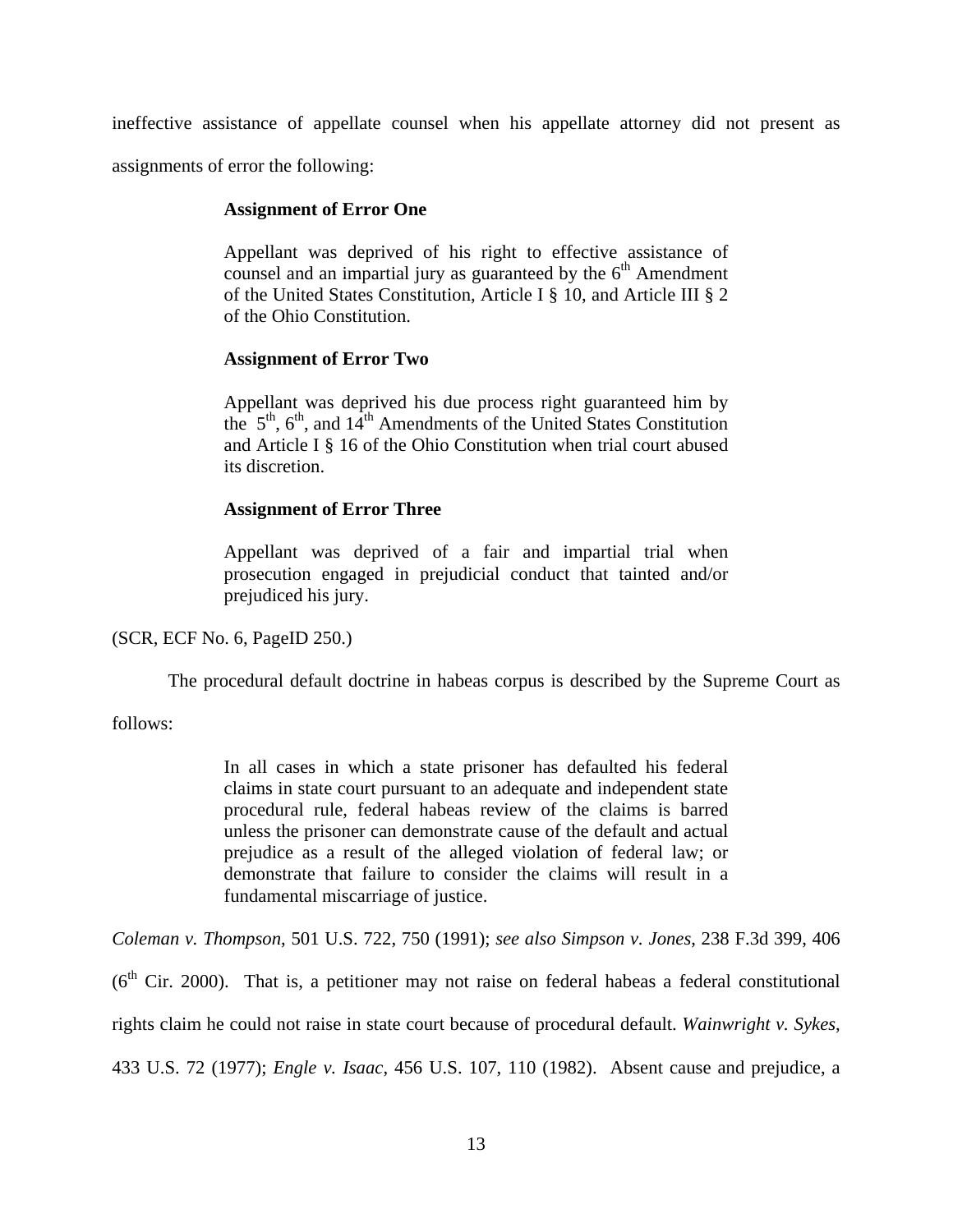federal habeas petitioner who fails to comply with a State's rules of procedure waives his right to federal habeas corpus review. *Boyle v. Million*, 201 F.3d 711, 716 (6<sup>th</sup> Cir. 2000)(citation omitted); *Murray v. Carrier*, 477 U.S. 478, 485 (1986); *Engle*, 456 U.S. at 110; *Wainwright*, 433 U.S. at 87. *Wainwright* replaced the "deliberate bypass" standard of *Fay v. Noia*, 372 U.S. 391 (1963). *Coleman*, 501 U.S. at 724.

"A claim may become procedurally defaulted in two ways." *Lovins v. Parker*, 712 F.3d 283, 295 (6<sup>th</sup> Cir. 2013), *quoting Williams v. Anderson*, 460 F.3d 789, 806 (6<sup>th</sup> Cir. 2006). First, a claim is procedurally defaulted where state-court remedies have been exhausted within the meaning of § 2254, but where the last reasoned state-court judgment declines to reach the merits because of a petitioner's failure to comply with a state procedural rule. *Id*. Second, a claim is procedurally defaulted where the petitioner failed to exhaust state court remedies, and the remedies are no longer available at the time the federal petition is filed because of a state procedural rule. *Id*.

 Failure to raise a constitutional issue at all on direct appeal is subject to the cause and prejudice standard of *Wainwright v. Sykes*, 433 U.S. 72 (1977). *Murray v. Carrier*, 477 U.S. 478, 485 (1986); *Mapes v. Coyle*, 171 F.3d 408, 413 (6<sup>th</sup> Cir. 1999); *Rust v. Zent*, 17 F.3d 155, 160 (6th Cir. 1994); *Leroy v. Marshall*, 757 F.2d 94, 97 (6th Cir.), *cert denied,* 474 U.S. 831 (1985). Failure to present an issue to the state supreme court on discretionary review constitutes procedural default. *O'Sullivan v. Boerckel*, 526 U.S. 838, 848 (1999)(citations omitted).

 An Application for Reopening does not preserve for habeas review new claims raised for the first time in the Application. An Ohio App. Rule 26(B) application preserves for habeas review only the ineffective assistance of appellate counsel arguments, not the underlying substantive arguments. *Wogenstahl v. Mitchell*, 668 F.3d 307, 338 (6<sup>th</sup> Cir. 2012), *citing Lott v.*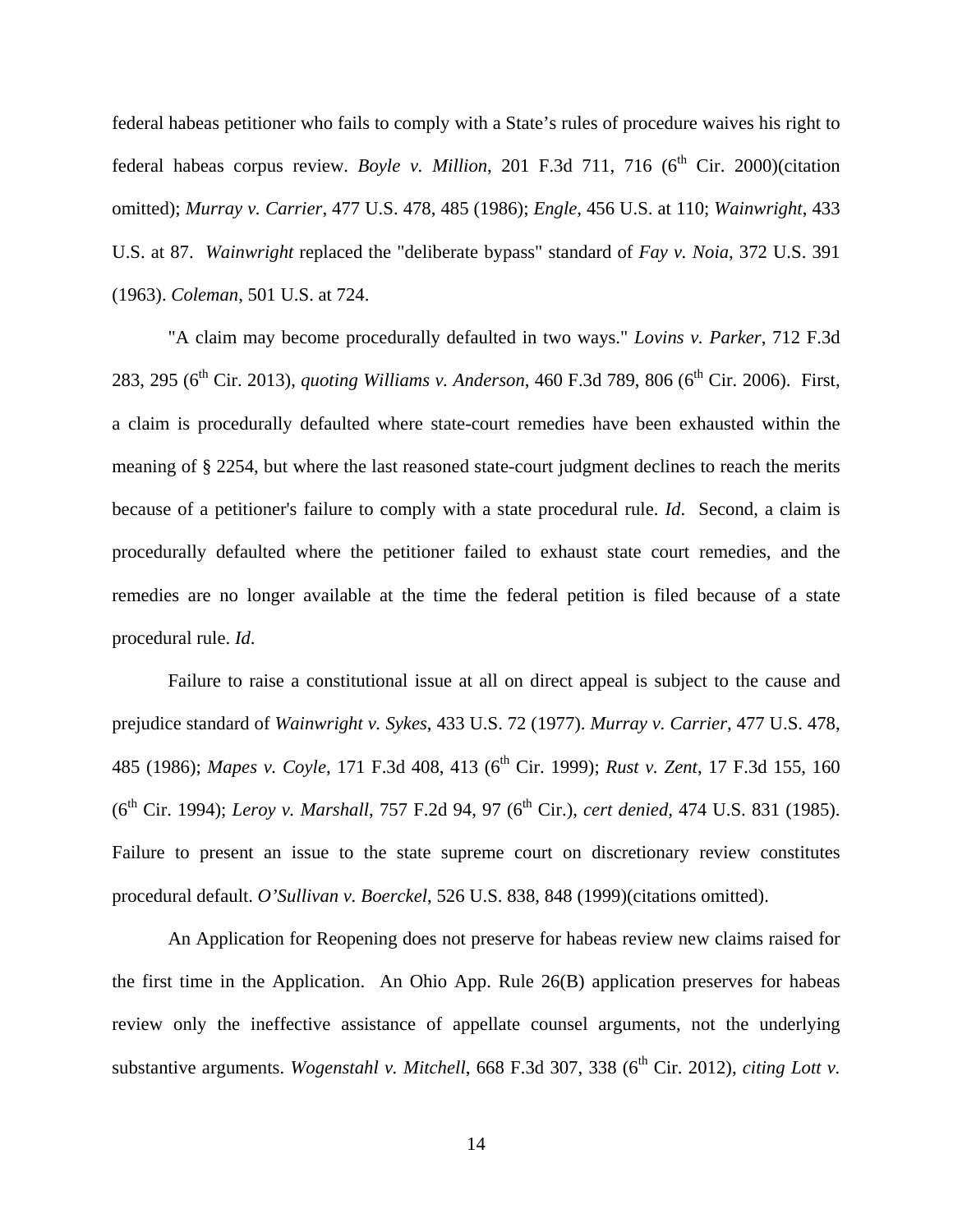*Coyle*, 261 F.3d 594, 612 (6<sup>th</sup> Cir. 2001). "The *Lott* court explained that permitting an Ohio prisoner to raise a substantive claim in a Rule 26(B) motion "would eviscerate the continued vitality of the procedural default rule; every procedural default could be avoided, and federal court merits review guaranteed, by claims that every act giving rise to every procedural default was the result of constitutionally ineffective counsel." *Id.* If the court of appeals grants reopening and then considers the previously omitted assignments of error, then, but only then, are the claims preserved for habeas review. In this case the Fourth District declined to reopen the appeal "because Campbell has not met his burden to establish a genuine issue of whether he has a colorable claim of ineffective assistance of appellate counsel." *State v. Campbell,* Case No. 13CA969  $(4<sup>th</sup> Dist. Jan 27, 2015)(unreported, copy at SCR, ECF No. 6, PageID 311, et$ seq.)("*Campbell III"*).

 The Fourth District meticulously examined all of the assertedly meritorious omitted assignments of error and concluded that none of them would likely have been successful if they had been raised in the appeal. It appropriately applied the standard of review of attorney conduct prescribed by the Supreme Court in *Strickland v. Washington*, 466 U.S. 668 (1984), and concluded that, in omitting the proposed new assignments of error, appellate counsel had not provided ineffective assistance. Like any other decision by a state appellate court on a federal constitutional question which later comes before a habeas court, this decision is entitled to deference under the AEDPA. To overcome that deference, Mr. Campbell must show that the Fourth District's decision is contrary to or an objectively unreasonable application of Supreme Court precedent, in this case, *Strickland*, *supra*.

 Campbell has not succeeded in that attempt. He has not persuaded this Court any more than he did the Fourth District that the omitted assignments of error would have been successful.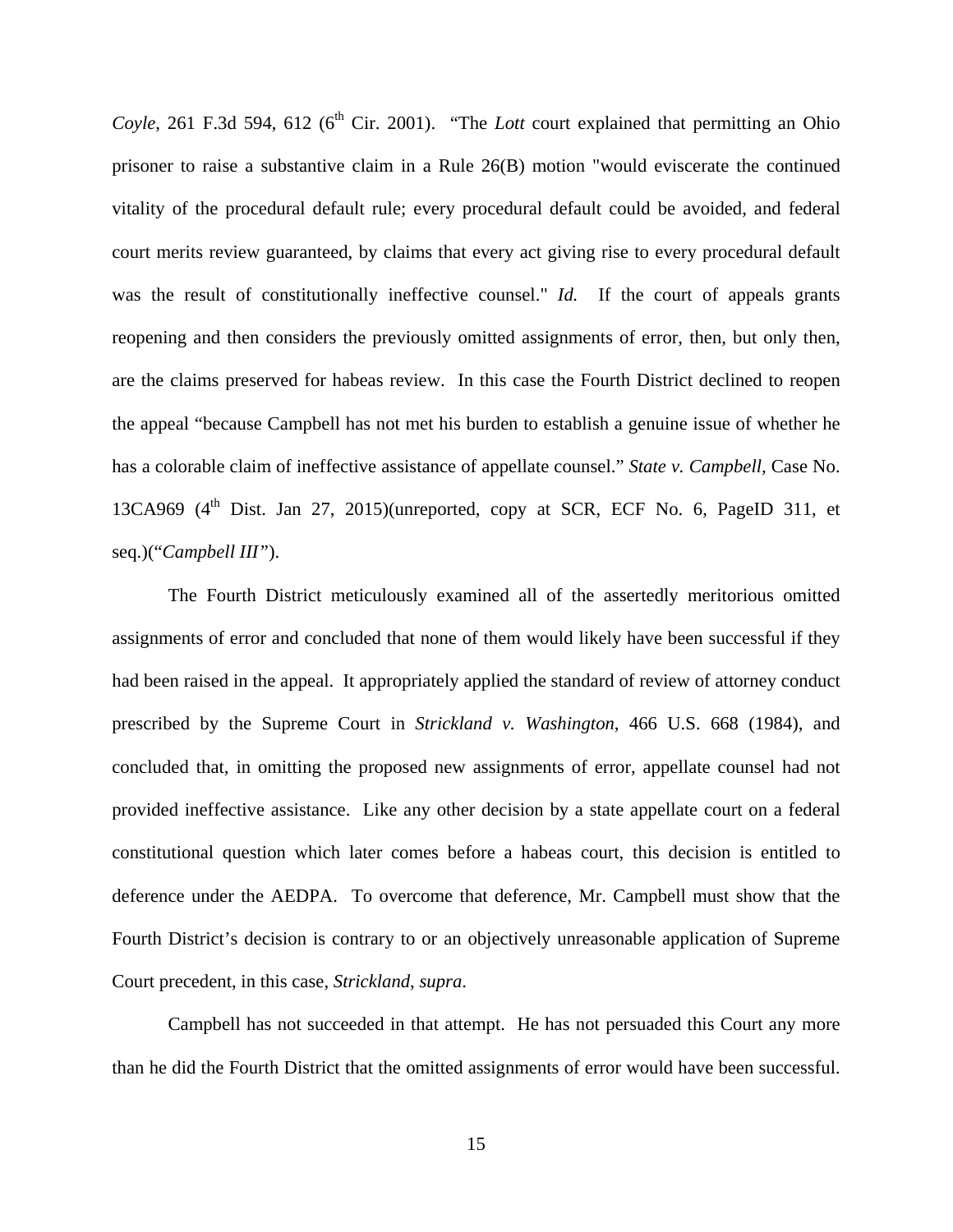In essence he repeats the arguments he made to the Fourth District (Reply, ECF No. 18, PageID 449-51). He does not demonstrate any way in which the Fourth District misinterpreted the record or missed references to evidence that was in the record.

 Therefore Ground Four is procedurally defaulted because the claims made there could have been raised on direct appeal and were not.

#### **Ground Five: Trial Court Abuse of Discretion**

 In his Fifth Ground for Relief, Campbell claims the trial court abused its discretion in discharging a juror who believed the burden of proof for a sex crime had to be higher than proof beyond a reasonable doubt and then in limiting his cross-examination of his daughter, the victim of his crimes (Reply, ECF No. 18, PageID 451).

 The Warden asserts this Ground for Relief is procedurally defaulted on the same basis as Ground Four and the Court agrees. In deciding the 26(B) Application, the Fourth District found these two sub-clams were meritless and therefore it was not ineffective assistance of appellate counsel to fail to raise them. *Campbell III*, ¶ 26, PageID 322. By failing to find ineffective assistance of appellate counsel which would have excused the failure to raise these two claims on direct appeal, the Fourth District enforced the Ohio rule requiring all appellate claims to be raised in the first appeal of right. That is an adequate and independent state procedural rule and Campbell has shown no excusing cause and prejudice. Ground Five should be dismissed on the same basis as Ground Four.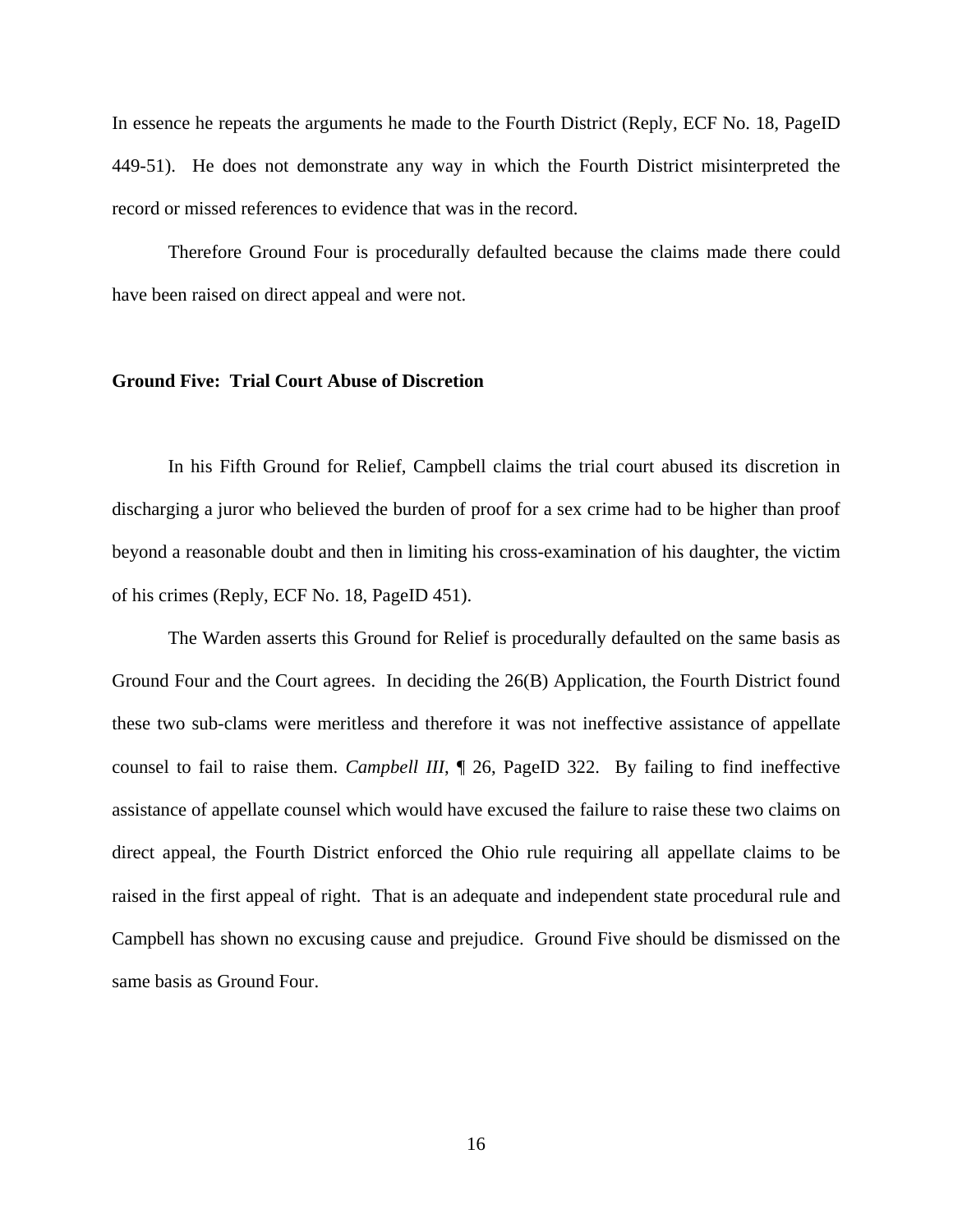#### **Ground Six: Prosecutorial Misconduct Tainting or Prejudicing the Jury**

 In his Sixth Ground for Relief, Mr. Campbell recites a number of claims of prosecutorial misconduct and asserts this conduct deprived him of due process and a fair trial (Reply, ECF No. 451-53). The Warden asserts that, like Grounds Four and Five, this ground for relief is procedurally defaulted by failure to raise it on direct appeal. As with Grounds Four and Five, this claim was indeed raised for the first time in Mr. Campbell's 26(B) Application. The Fourth District found the claims had no merit and therefore it was not ineffective assistance of appellate counsel to fail to raise them. *Campbell III,* SCR ECF No. 6, PageID 324. As with Grounds Four and Five, Campbell has not shown this was an unreasonable application of *Strickland* as it applies to appellate counsel. Therefore this Court is bound to defer to the Fourth District's conclusion.

> "A state court's determination that a claim lacks merit precludes federal habeas relief so long as "fair-minded jurists could disagree" on the correctness of the state court decision," *Harrington v. Richter,* 562 U.S. 86, 101 (2011)(quoting *Yarborough v. Alvarado*, 541 U.S. 652, 664 (2004). The state court decision must be "so lacking in justification that there was an error well understood and comprehended in existing law beyond any possibility for fairminded disagreement." White v. Woodall, 572 U.S. \_\_\_, \_\_\_ (2014), slip op. at 4.

> When the claim at issue is one for ineffective assistance of counsel, moreover, AEDPA review is "doubly deferential," *Cullen v. Pinholster*, 563 U.S. 170, 190 (2011), because counsel is "strongly presumed to have rendered adequate assistance and made all significant decisions in the exercise of reasonable professional judgment," *Burt v. Titlow*, 571 U.S. \_\_\_, \_\_\_ (2013), slip op. at 9)(quoting *Strickland v, Washington*, 466 U.S. 668, 690 (1984); internal quotation marks omitted). In such circumstances, federal courts are to afford "both the state court and the defense attorney the benefit of the doubt." *Burt*, *supra*, at \_\_\_, 134 S. Ct. 10, 187 L. Ed. 2d 348 (slip op. at 1).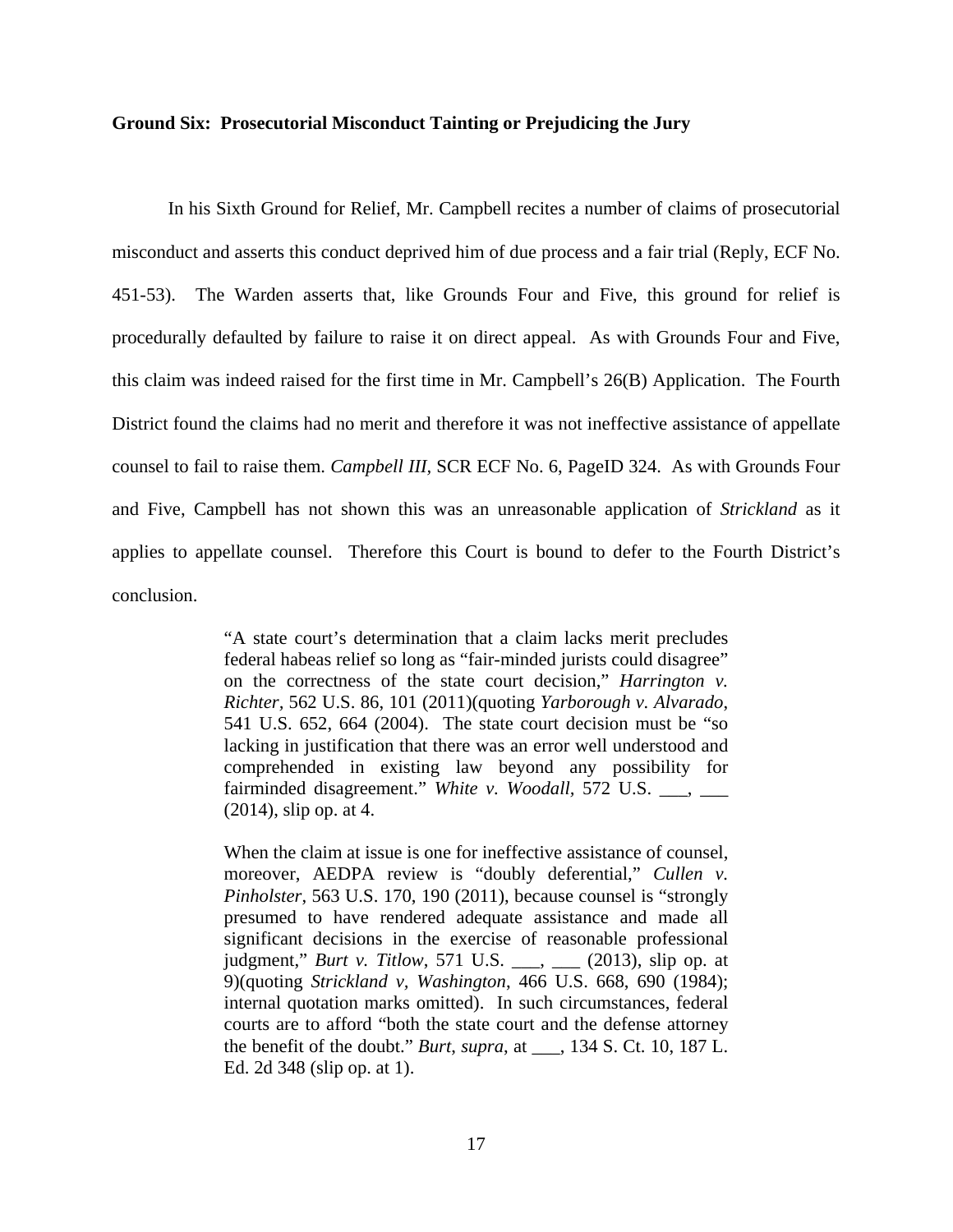*Woods v. Etherton*, 578 U.S. \_\_\_, 136 S. Ct. 1149, 1151 (2016)(per curiam; unanimous), reversing *Etherton v. Rivard*, 800 F.3d 737 (6<sup>th</sup> Cir. 2015). Ground Six should therefore be dismissed.

## **Ground Seven: Cruel and Unusual Punishment by Imposing a Disproportionate Sentence**

 Magistrate Judge Bowman, to whom this case was previously referred, permitted Mr. Campbell to amend his Petition to add a Seventh Ground for Relief, to wit, that "Petitioner was denied his fundamental right to due process when the trial court imposed a consecutive sentence grossly disproportionate to the offense." (Order, ECF No. 14, PageID 418.)

 The Warden asserts this ground for relief is procedurally defaulted by Mr. Campbell's failure to fairly present it to the state courts as a federal constitutional claim (Supplemental Return, ECF No. 16, PageID 422).

 Campbell argues this Ground for Relief in his Reply in conjunction with his Third Ground, intertwining arguments based on the Ohio sentencing statute and on the Eighth Amendment's Cruel and Unusual Punishment Clause (Reply, ECF No. 18, PageID 446-48).

 The Cruel and Unusual Punishment Clause of the Eighth Amendment is applicable to the States through the Fourteenth Amendment's Due Process Clause. *Robinson v. California*, 370 U.S. 660 (1962). Thus Mr. Campbell's due process claim is properly analyzed in terms of Supreme Court interpretation of the Eighth Amendment.

 Mr. Campbell responds to the Warden's fair presentation defense by asserting that "in fact petitioner presented to the Ohio Supreme Court that his constitutional question was 'consecutive sentencing and proportionality.'" (Response, ECF No. 18, PageID 447, citing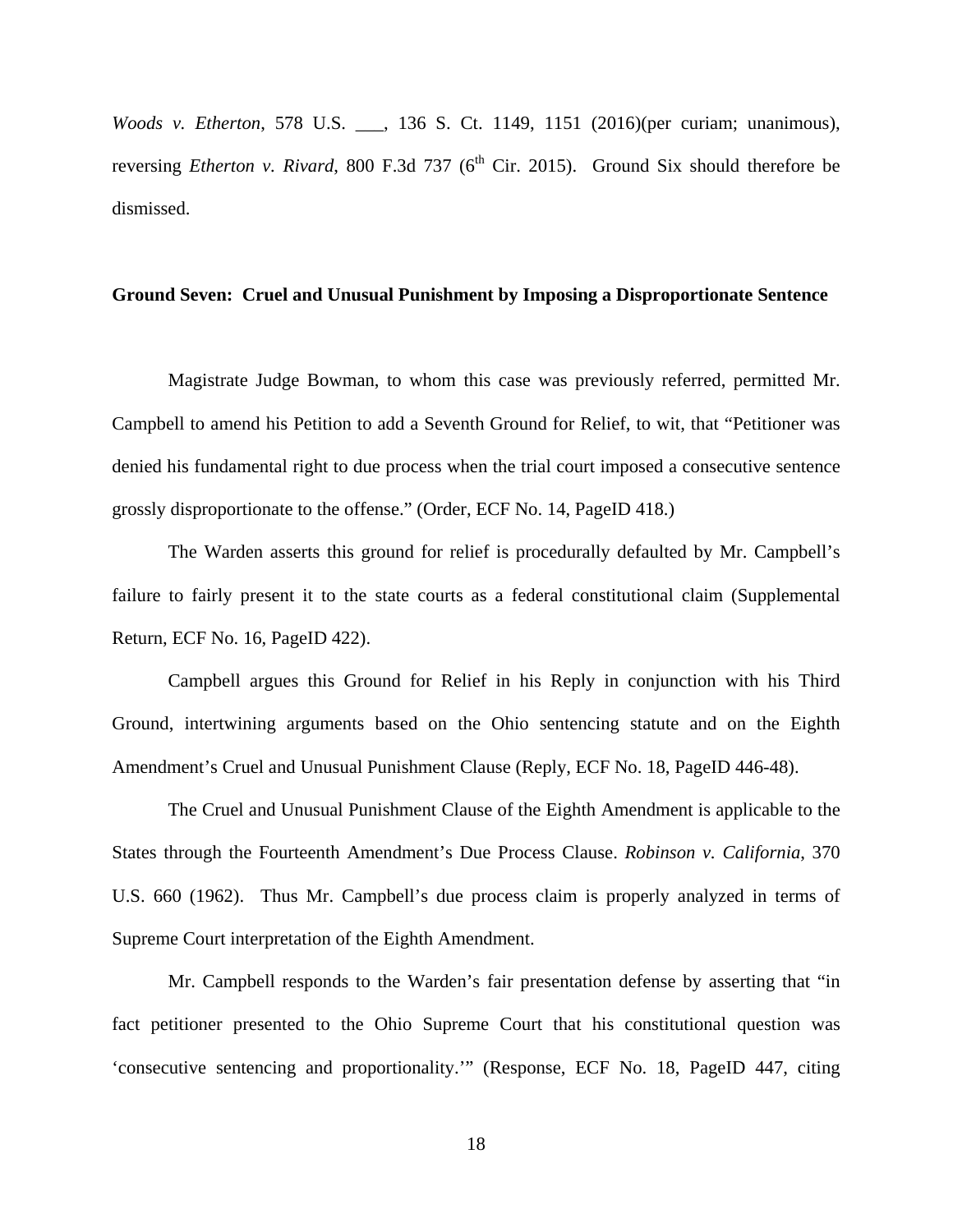Record, ECF No. 6, PageID 222.) The context in which the quoted language appears is as follows:

> The court of appeals rationalizes that the trial court had no obligation to state reasons to support it's findings over this court's recent decisions which held "that the record in order to satisfy the statute requires that it reflect that the court engaged in the required analysis and selected the appropriate statutory criteria" *State v Setty,* 2014 Ohio 2340, *State v.· Bennell,* 140 Ohio St. 3d 209 (2014), except in appellant's case it remains unresolved as to whether the trial court and the court of appeals properly applied the legislative intent of §2929.11 of the Ohio Revised Code as it relates to consecutive sentencing and proportionality.

> The court of appeals decision-making lends to erode the legislative intent of fair sentencing reform and negates the fundamental principles set in place to reform an offender and protect the public and if such a decision is left to firm it will serve to exclude the fair sentencing variables that gives both structure and purpose to the sentencing statutes.

 Thus read in context Mr. Campbell's reference to "proportionality" is not part of any fairly presented constitutional claim, but instead an argument about how the Ohio sentencing statutes should be interpreted. Merely using talismanic constitutional phrases like "fair trial" or "due process of law" does not constitute raising a federal constitutional issue. *Slaughter v. Parker*, 450 F.3d 224, 236 (6<sup>th</sup> Cir. 2006); *Franklin v. Rose*, 811 F.2d 322, 326 (6<sup>th</sup> Cir. 1987); *McMeans v. Brigano*, 228 F.3d 674, 681 (6<sup>th</sup> Cir. 2000), *citing Petrucelli v. Coombe*, 735 F.2d 684, 688-89 (2nd Cir. 1984). Mere use of the words "due process and a fair trial by an impartial jury" are insufficient. *Slaughter*, 450 F.3d at 236; *Blackmon v. Booker*, 394 F.3d 399, 400 (6<sup>th</sup>) Cir. 2004)(same). "A lawyer need not develop a constitutional argument at length, but he must make one; the words 'due process' are not an argument." *Riggins v. McGinnis*, 50 F.3d 492, 494  $(7^{th}$  Cir. 1995).

Even if Mr. Campbell's Memorandum in Support of Jurisdiction had presented a fully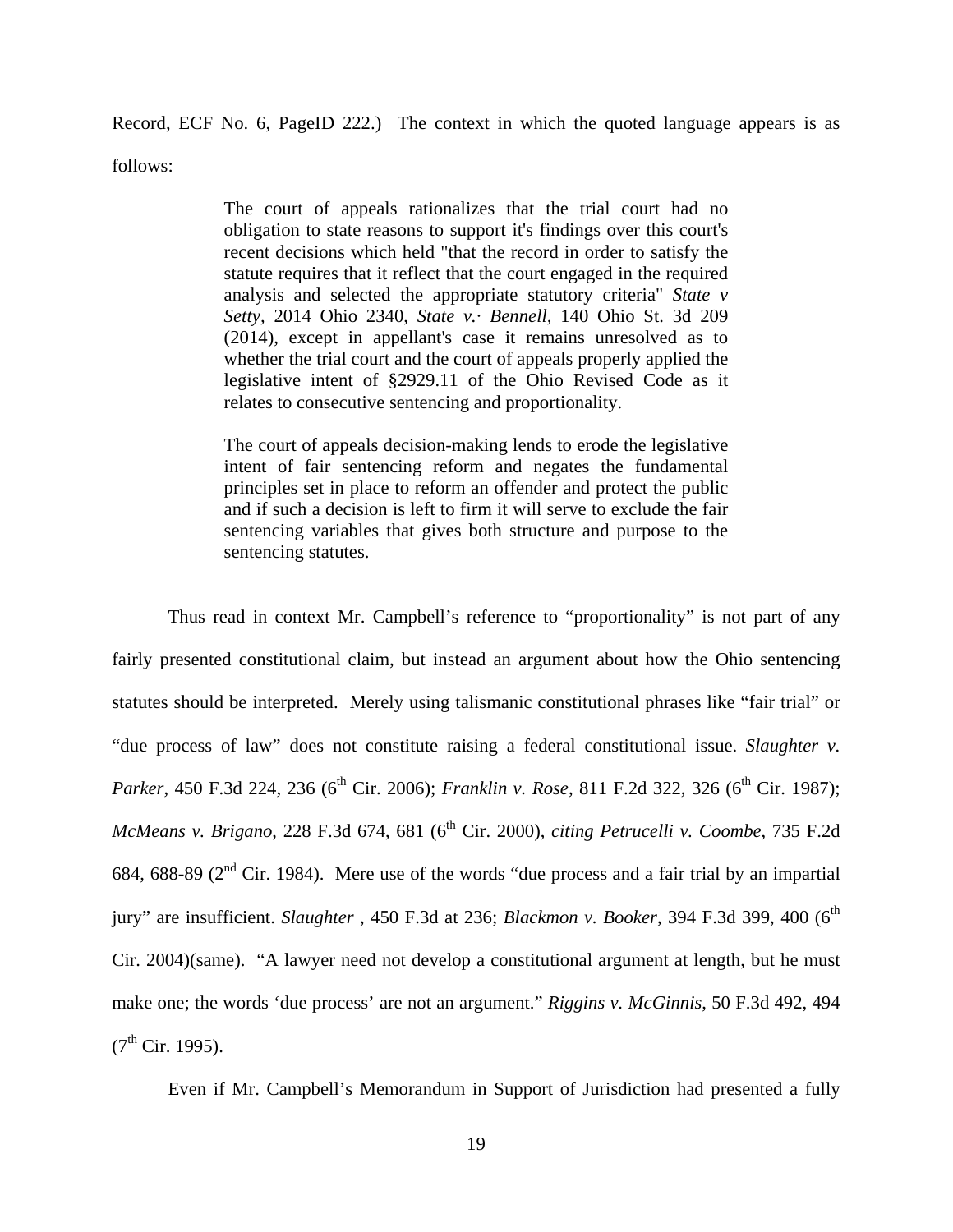developed constitutional claim, he would still not have escaped the procedural default bar, because he would not have presented that argument to the Fourth District. As noted above with respect to Ground Three, Campbell's sentencing argument in the court of appeals was purely a statutory interpretation argument.

 But even if Mr. Campbell's due process argument survived every procedural hurdle, it would still be without merit. Campbell stands convicted by a jury of raping his minor daughter not once, but twice. In applying the Cruel and Unusual Punishment Clause to non-capital crimes, the Supreme Court has held:

> The Eighth Amendment proportionality principle also applies to noncapital sentences. In *Rummel v. Estelle,* 445 U.S. 263, 63 L. Ed. 2d 382, 100 S. Ct. 1133 (1980), we acknowledged the existence of the proportionality rule for both capital and noncapital cases, id., at 271-274, and n. 11, but we refused to strike down a sentence of life imprisonment, with possibility of parole, for recidivism based on three underlying felonies. In *Hutto v. Davis*, 454 U.S. 370, 374, 70 L. Ed. 2d 556, 102 S. Ct. 703, and n. 3 (1982), we recognized the possibility of proportionality review but held it inapplicable to a 40-year prison sentence for possession with intent to distribute nine ounces of marijuana. Our most recent decision discussing the subject is *Solem v. Helm*, 463 U.S. 277, 77 L. Ed. 2d 637, 103 S. Ct. 3001 (1983). There we held that a sentence of life imprisonment without possibility of parole violated the Eighth Amendment because it was "grossly disproportionate" to the crime of recidivism based on seven underlying nonviolent felonies. The dissent in *Solem* disagreed with the Court's application of the proportionality principle but observed that in extreme cases it could apply to invalidate a punishment for a term of years. Id., at 280, n. 3. See also *Hutto v. Finney*, 437 U.S. 678, 685, 57 L. Ed. 2d 522, 98 S. Ct. 2565 (1978) (dicta); *Ingraham v. Wright*, 430 U.S. 651, 667, 51 L. Ed. 2d 711, 97 S. Ct. 1401 (1977) (dicta).

*Harmelin v. Michigan*, 501 U.S. 957, 997-998 (1991). The Sixth Circuit "adheres to the 'narrow proportionality principle' for evaluating Eighth Amendment claims articulated in *Harmelin*." *United States v. Young*, 847 F.3d 328 (6<sup>th</sup> Cir. 2017), citing *United States v. Graham*, 622 F.3d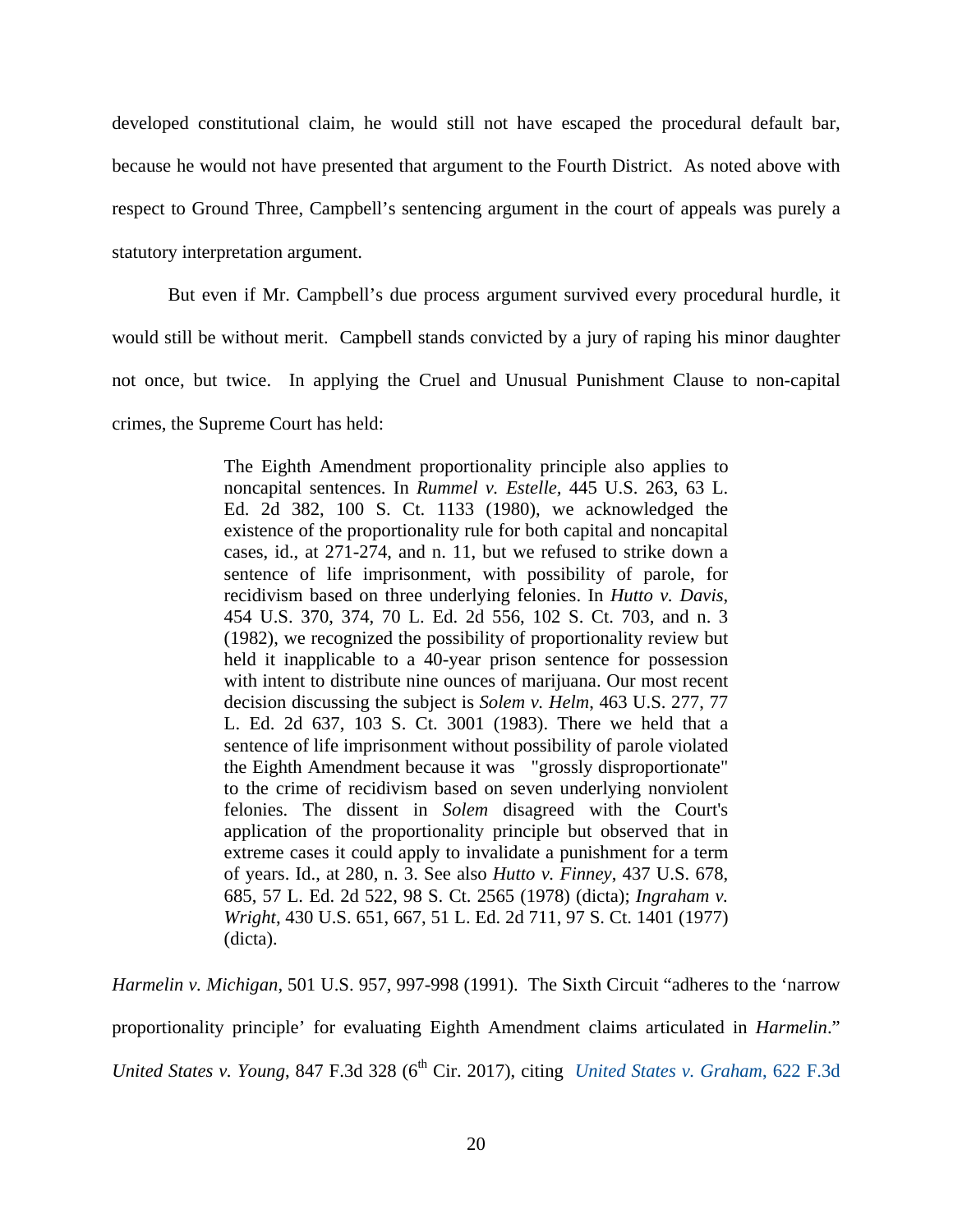445, 452 (6<sup>th</sup> Cir. 2010); *United States v. Hill*, 30 F.3d 48, 50-51 (6<sup>th</sup> Cir. 1994). It is only within the professional career of the undersigned that the death penalty has been found cruel and unusual punishment for the rape of any adult woman. *Coker v. Georgia*, 433 U.S. 584, 597 (1977). If this Court were to reach the merits of this Seventh Ground, it would readily hold that life imprisonment is completely proportionate to the crime of raping one's own minor daughter. Certainly Mr. Campbell has cited no Supreme Court precedent to the contrary.

## **Conclusion**

Based on the foregoing analysis, the Magistrate Judge respectfully recommends that the Petition be DISMISSED WITH PREJUDICE. Because reasonable jurists would not disagree with this conclusion, Petitioner should be denied a certificate of appealability and the Court should certify to the Sixth Circuit that any appeal would be objectively frivolous and therefore should not be permitted to proceed *in forma pauperis*.

June 7, 2017.

 s/ *Michael R. Merz* United States Magistrate Judge